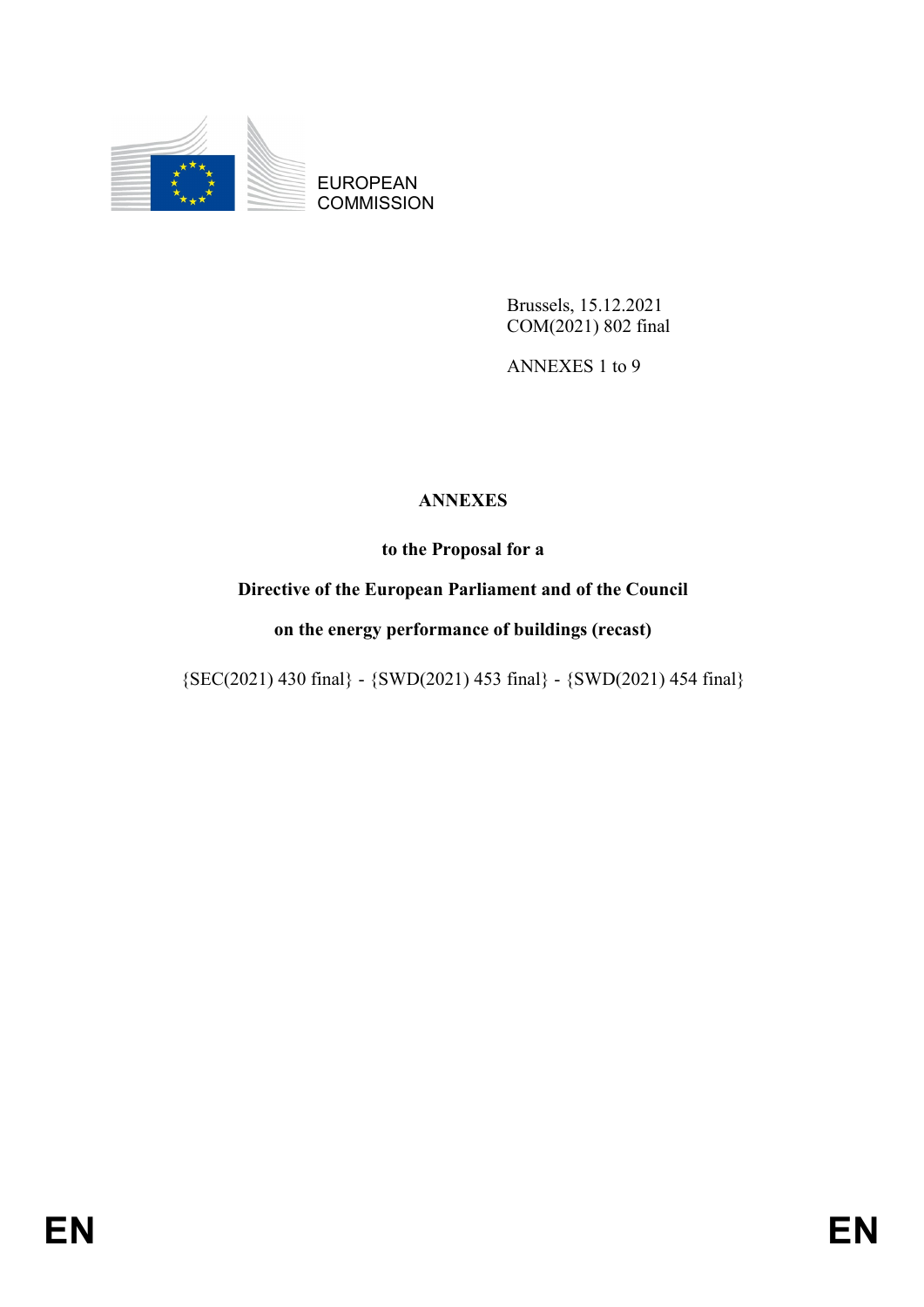$\bigvee$  2010/31/EU

## **ANNEX I**

#### *COMMON GENERAL FRAMEWORK FOR THE CALCULATION OF ENERGY PERFORMANCE OF BUILDINGS*

#### (referred to in Article 43)

 $\bigvee$  2018/844 Art. 1.14 and Annex .1(a) (adapted)  $\Rightarrow$  new

1. The energy performance of a building shall be determined on the basis of calculated or  $\theta$  metered  $\otimes$  energy use and shall reflect typical energy use for space heating, space cooling, domestic hot water, ventilation, built-in lighting and other technical building systems.  $\Rightarrow$  Member States shall ensure that the typical energy use is representative of actual operating conditions for each relevant typology and reflects the typical user behaviour. Where possible, typical energy use and typical user behaviour shall be based on available national statistics, building codes and metered data.

new

Where metered energy is the basis for calculating the energy performance of buildings, the calculation methodology shall be capable of identifying the influence of the behaviour of occupants and the local climate, which shall not be reflected in the result of the calculation. Metered energy to be used for the purposes of calculating the energy performance of buildings shall require readings of at least hourly intervals and must differentiate between energy carriers.

Member States may use metered energy consumption under typical operating conditions to verify the correctness of the calculated energy use and enable comparison between calculated and actual performance. Metered energy consumption for the purposes of verification and comparison may be based on monthly readings.

> $\bigvee$  2018/844 Art. 1.14 and Annex  $.1(a)$  (adapted)  $\Rightarrow$  new

The energy performance of a building shall be expressed by a numeric indicator of primary energy use  $\Rightarrow$  per unit of reference floor area per year,  $\Leftarrow$  in kWh/(m<sup>2</sup>.y) for the purpose of both energy performance certification and compliance with minimum energy performance requirements. The methodology applied for the determination of the energy performance of a building shall be transparent and open to innovation.

Member States shall describe their national calculation methodology  $\Rightarrow$  based on Annex A  $\Leftarrow$ following the national annexes of the  $\boxtimes$  key European  $\boxtimes$  overarching standards  $\boxtimes$  on energy performance of buildings  $\boxtimes$ , namely  $\boxtimes$  EN  $\boxtimes$  ISO 52000-1,  $\boxtimes$  EN ISO  $\boxtimes$ 52003-1,  $\mathbb{Z}$  EN ISO  $\mathbb{Z}$  52010-1,  $\mathbb{Z}$  EN ISO  $\mathbb{Z}$  52016-1, and  $\mathbb{Z}$  EN ISO  $\mathbb{Z}$  52018-1,  $\Rightarrow$  EN 16798-1 and EN 17423 or superseding documents  $\Leftarrow$  developed under mandate M/480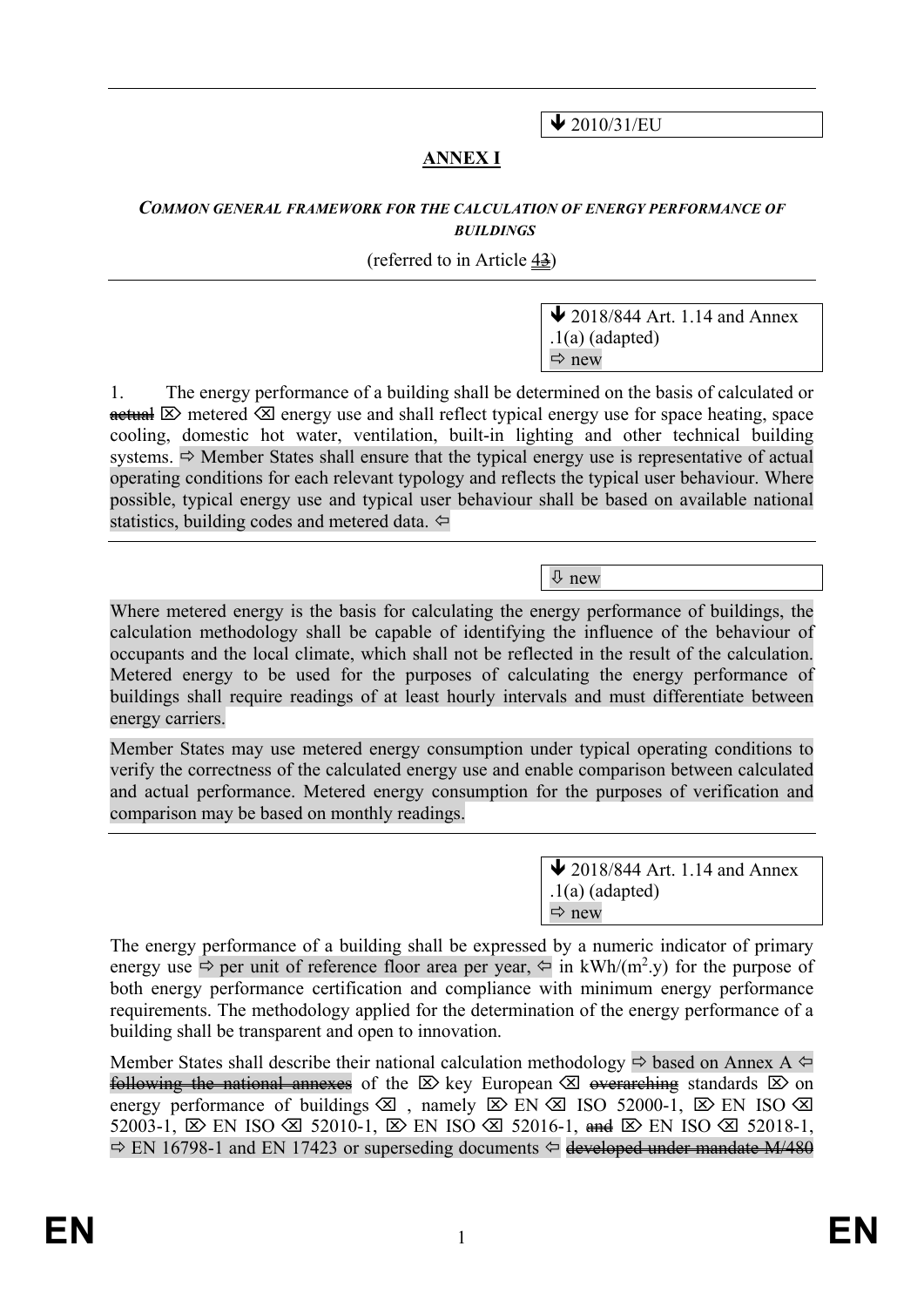given to the European Committee for Standardisation (CEN). This provision shall not constitute a legal codification of those standards.

new

Member States shall take the necessary measures to ensure that, where buildings are supplied by district heating or cooling systems, the benefits of such supply are recognised and accounted for in the calculation methodology through individually certified or recognised primary energy factors.

> $\bigvee$  2018/844 Art. 1.14 and Annex .1(b) (adapted)  $\Rightarrow$  new

2. The energy needs  $\Rightarrow$  and energy use  $\Leftarrow$  for space heating, space cooling, domestic hot water, ventilation, lighting and other technical building systems shall be calculated  $\Rightarrow$  using hourly or sub-hourly time calculation intervals in order to account for varying conditions that significantly affect the operation and performance of the system and the indoor conditions, and  $\Leftarrow$  in order to optimise health, indoor air quality and comfort levels defined by Member States at national or regional level.

new

Where product-specific regulations for energy-related products adopted under Regulation 2009/125/EC include specific product information requirements for the purpose of the calculation of energy performance under this Directive, national calculation methods shall not require additional information.

> $\bigvee$  2018/844 Art. 1.14 and Annex .1(b) (adapted)  $\Rightarrow$  new

The calculation of primary energy shall be based on primary energy factors,  $\Rightarrow$  (distinguishing non-renewable, renewable and total)  $\Leftrightarrow$  or weighting factors per energy carrier, which  $\Leftrightarrow$  have to be recognised by the national authorities. Those primary energy factors  $\Leftrightarrow$  may be based on national, regional or local  $\Rightarrow$  information. Primary energy factors may be set on an  $\Leftarrow$  annual, and possibly also seasonal, or monthly,  $\Rightarrow$  daily or hourly basis  $\Leftrightarrow$  weighted averages or on more specific information made available for individual district  $\boxtimes$  systems  $\boxtimes$  system.

Primary energy factors or weighting factors shall be defined by Member States.  $\Rightarrow$  The choices made and data sources shall be reported according to EN 17423 or any superseding document. Member States may opt for an average EU primary energy factor for electricity established pursuant to Directive (EU) …/… [recast EED] instead of a primary energy factor reflecting the electricity mix in the country.  $\Leftrightarrow$ 

In the application of those factors to the calculation of energy performance, Member States shall ensure that the optimal energy performance of the building envelope is pursued.

In the calculation of the primary energy factors for the purpose of calculating the energy performance of buildings, Member States may take into account renewable energy sources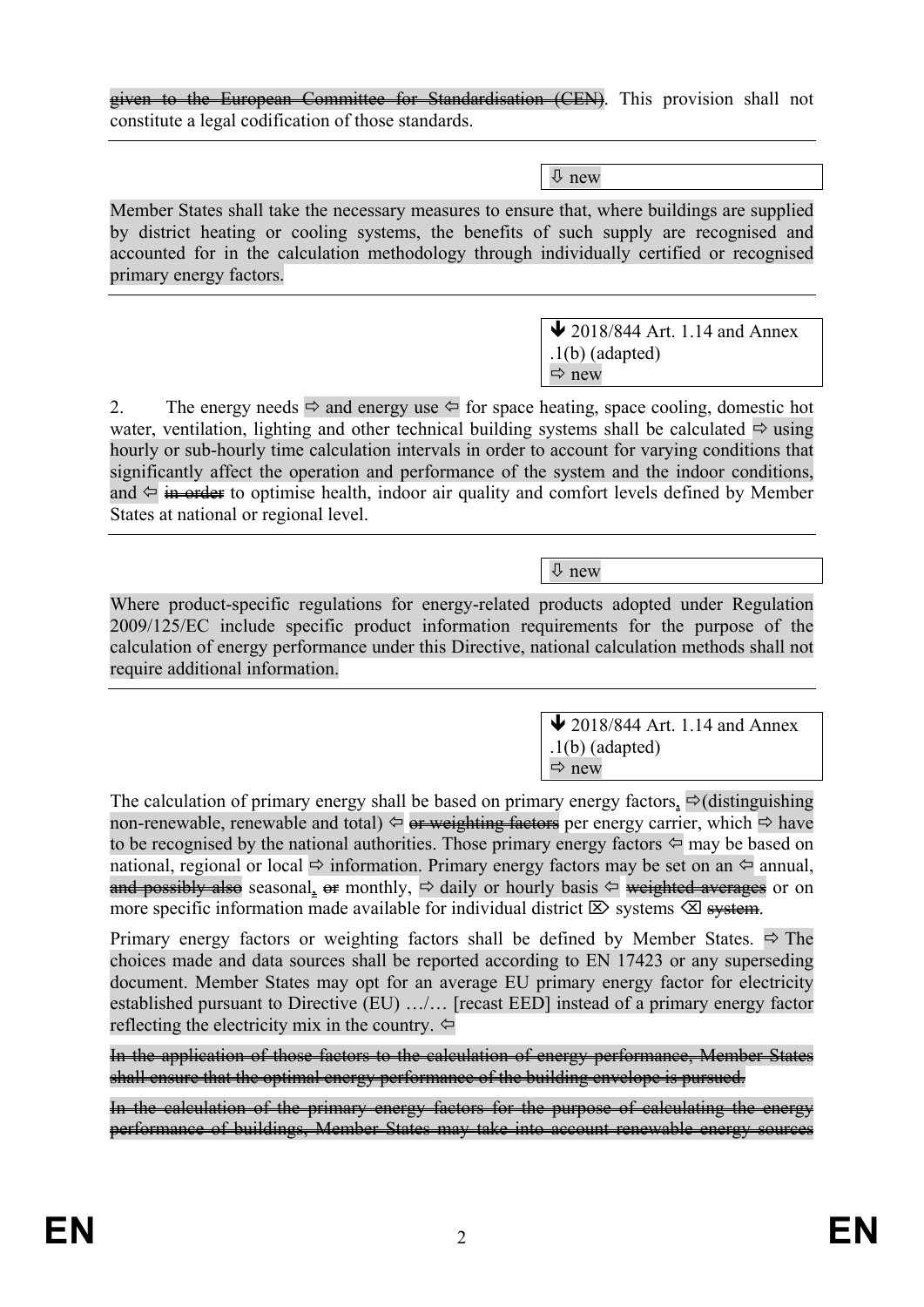supplied through the energy carrier and renewable energy sources that are generated and used on-site, provided that it applies on a non-discriminatory basis.

> $\blacktriangleright$  2018/844 Art. 1.14 and Annex .1(c) (adapted)  $\Rightarrow$  new

 $3\frac{2a}{2a}$ . For the purpose of expressing the energy performance of a building, Member States may define additional numeric indicators of total, non-renewable and renewable primary energy use, and of  $\Rightarrow$  operational  $\Leftarrow$  greenhouse gas emissions  $\boxtimes$  emissions  $\boxtimes$  produced in  $kgCO_2$ eq/(m<sup>2</sup>.y).

 $\blacktriangleright$  2010/31/EU (adapted)

43. The methodology shall be laid down taking into consideration at least the following aspects:

(a) the following actual thermal characteristics of the building including its internal partitions:

- (i) thermal capacity;
- (ii) insulation;
- (iii) passive heating;
- $(iv)$  cooling elements; and
- (v) thermal bridges;

(b) heating installation and hot water supply, including their insulation characteristics;

- (c) air-conditioning installations;
- (d) natural and mechanical ventilation which may include air-tightness;
- (e) built-in lighting installation (mainly in the non-residential sector);

(f) the design, positioning and orientation of the building, including outdoor climate;

- (g) passive solar systems and solar protection;
- (h) indoor climatic conditions, including the designed indoor climate;
- (i) internal loads.

 $\bigvee$  2018/844 Art. 1.14 and Annex .1(d)

54. The positive influence of the following aspects shall be taken into account:

## $\bigvee$  2010/31/EU

(a) local solar exposure conditions, active solar systems and other heating and electricity systems based on energy from renewable sources;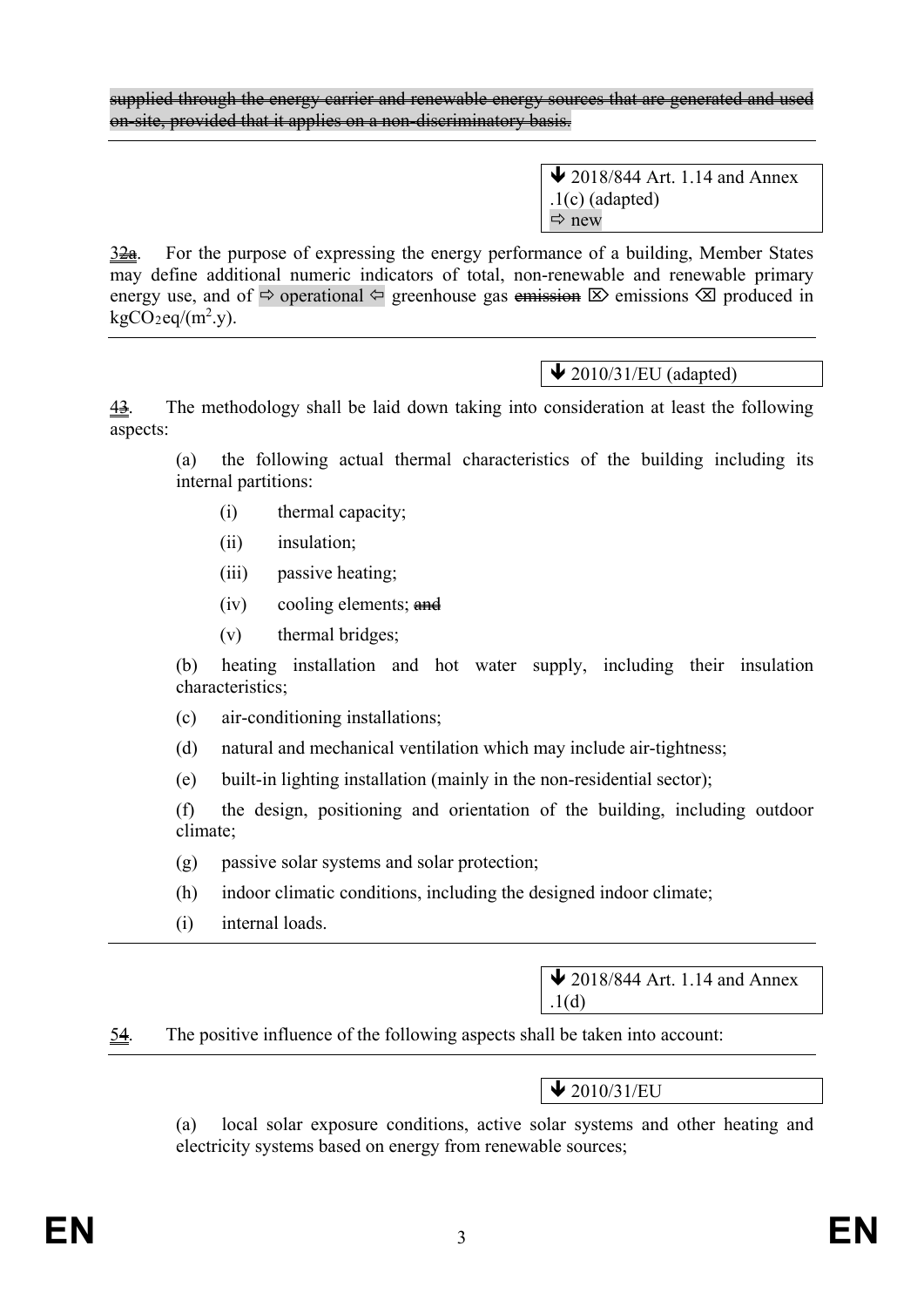- (b) electricity produced by cogeneration;
- (c) district or block heating and cooling systems;
- (d) natural lighting.

 $\underline{64}$ . For the purpose of the calculation buildings should be adequately classified into the following categories:

- (a) single-family houses of different types;
- (b) apartment blocks;
- (c) offices;
- (d) educational buildings;
- (e) hospitals;
- (f) hotels and restaurants;
- (g) sports facilities;
- (h) wholesale and retail trade services buildings;
- (i) other types of energy-consuming buildings.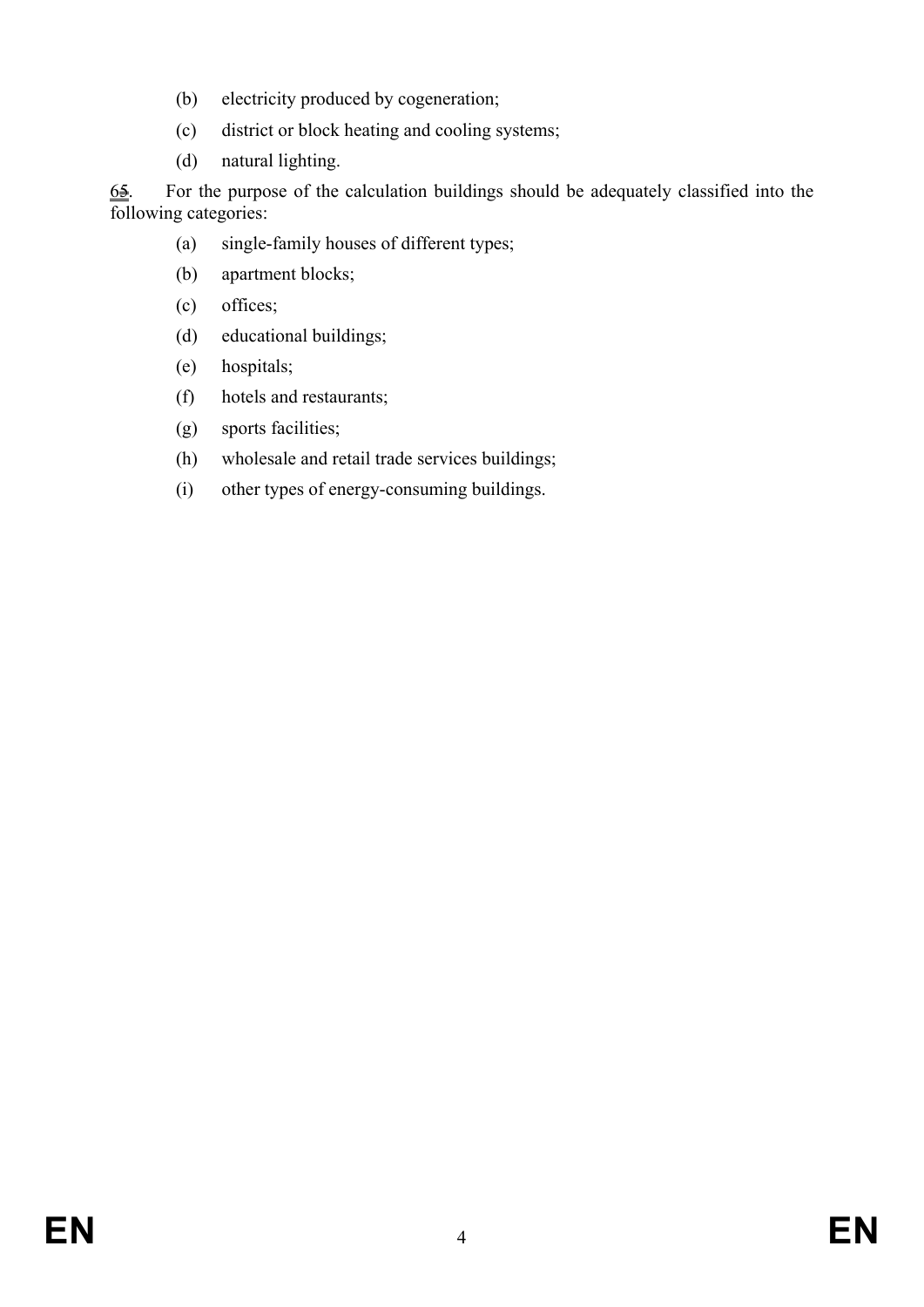| $\downarrow$ new<br><b>ANNEX II</b><br>TEMPLATE FOR THE NATIONAL BUILDING RENOVATION PLANS<br>(referred to in Article 3) |                                                                                                                                                                                                                                                     |                                                                                                                                                          |
|--------------------------------------------------------------------------------------------------------------------------|-----------------------------------------------------------------------------------------------------------------------------------------------------------------------------------------------------------------------------------------------------|----------------------------------------------------------------------------------------------------------------------------------------------------------|
| <b>EPBD</b> Article 3                                                                                                    | <b>Mandatory Indicators</b>                                                                                                                                                                                                                         | Optional Indicators / comments                                                                                                                           |
| building stock                                                                                                           | (a) Overview of the national Number of buildings and total floor area $(m^2)$ :<br>per building type (including public buildings and social<br>housing)<br>per energy performance class<br><b>NZEB</b><br>worst-performing (including a definition) | Number of buildings and total floor area (m2):<br>per building age<br>per building size<br>per climatic zone<br>demolition (number and total floor area) |
|                                                                                                                          | Number of energy performance certificates:<br>per building type (including public buildings)<br>per energy performance class                                                                                                                        | Number of energy performance certificates:<br>per construction period                                                                                    |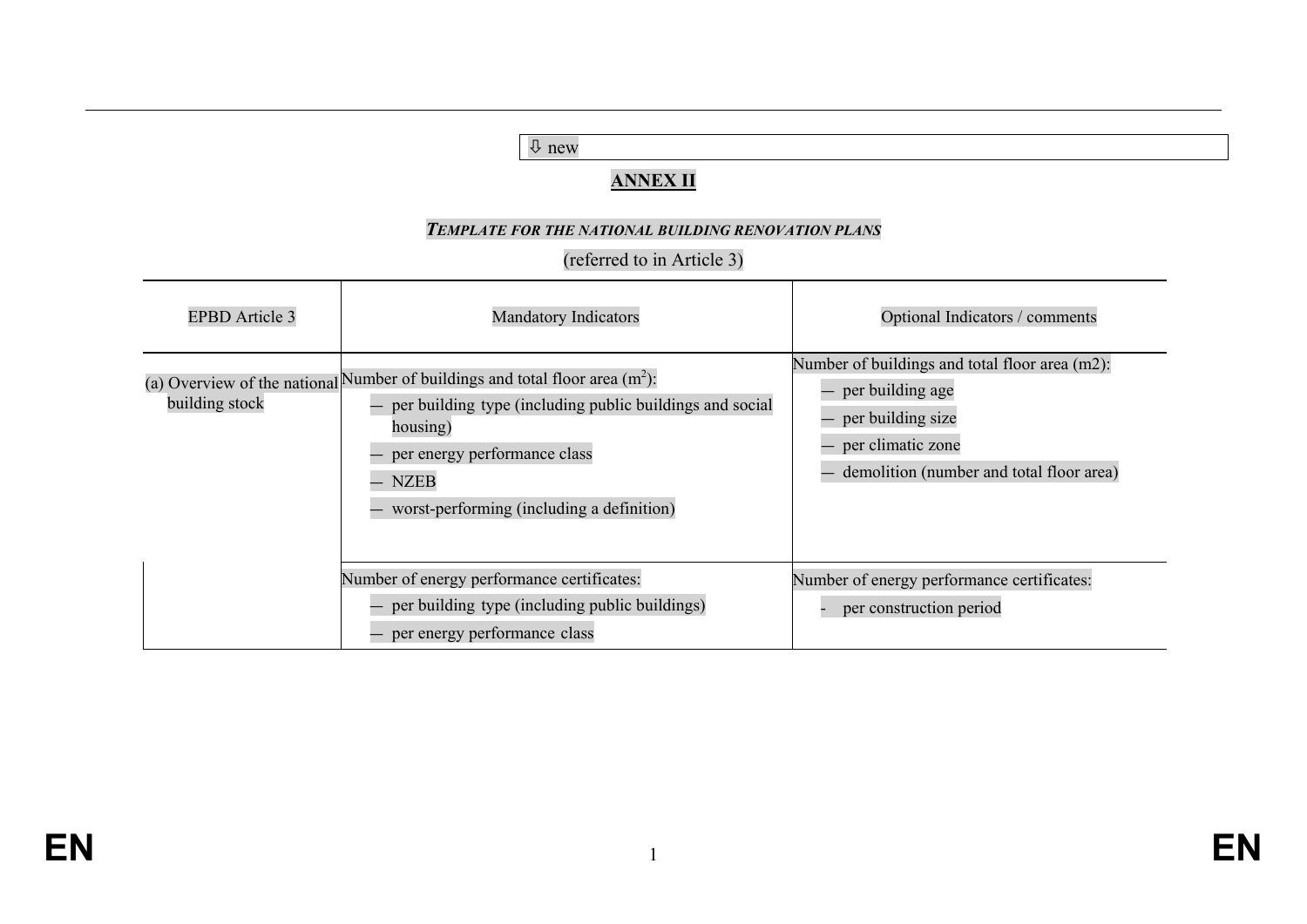| Annual renovation rates: number and total floor area $(m2)$<br>- per building type<br>- to nearly zero-energy building levels<br>per renovation depth (weighted average renovation)<br>deep renovations<br>public buildings                                                               |                                                                                                                                                                                                                                                                                                                                                                                                            |
|-------------------------------------------------------------------------------------------------------------------------------------------------------------------------------------------------------------------------------------------------------------------------------------------|------------------------------------------------------------------------------------------------------------------------------------------------------------------------------------------------------------------------------------------------------------------------------------------------------------------------------------------------------------------------------------------------------------|
| Primary and final annual energy consumption (ktoe):<br>- per building type<br>- per end use<br>Energy savings (Ktoe):<br>per building type<br>- public buildings<br>Share of renewable energy in the building sector (MW)<br>generated):<br>for different uses<br>- on-site<br>- off-site | Reduction in energy costs (EUR) per household<br>(average)<br>Primary energy demand of a building corresponding<br>to the top 15% (substantial contribution threshold) and<br>the top 30% (do no significant harm threshold) of the<br>national building stock, as per the EU Climate<br><b>Taxonomy Delegated Act</b><br>Share of heating system in the building sector per<br>boiler/heating system type |
| Annual greenhouse gas emissions ( $kgCO2eq/(m^2 y)$ :<br>- per building type (including public buildings)<br>Annual greenhouse gas emission reduction ( $kgCO2eq/(m^2 y)$ :<br>- per building type (including public buildings)                                                           |                                                                                                                                                                                                                                                                                                                                                                                                            |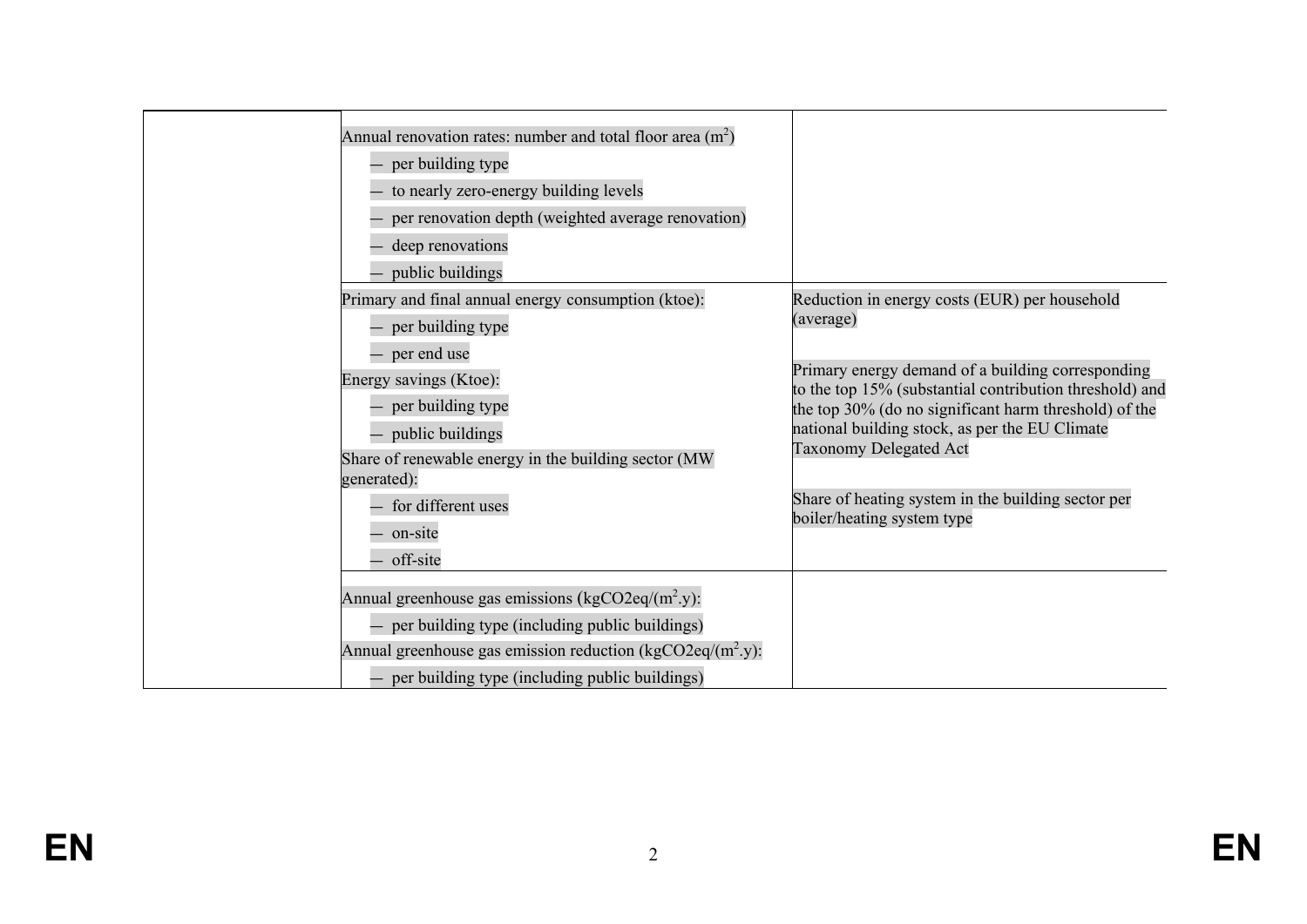| Market barriers and failures (description):                       | Market barriers and failures (description):                 |
|-------------------------------------------------------------------|-------------------------------------------------------------|
| Split incentives                                                  | Administrative                                              |
| Capacity of construction and energy sector                        | Financial                                                   |
|                                                                   | Technical                                                   |
|                                                                   | Awareness                                                   |
|                                                                   | Other                                                       |
| Overview of the capacities in the construction, energy efficiency |                                                             |
| and renewable energy sectors                                      | Number of:                                                  |
|                                                                   | Energy service companies                                    |
|                                                                   | construction companies                                      |
|                                                                   | architects and engineers                                    |
|                                                                   | skilled workers                                             |
|                                                                   | one-stop-shops                                              |
|                                                                   | SMES in the construction/renovation sector                  |
|                                                                   |                                                             |
|                                                                   | Projections of the construction workforce:                  |
|                                                                   | Architects/engineers/skilled workers retired                |
|                                                                   | Architects/engineers/skilled workers entering<br>the market |
|                                                                   | Young people in the sector                                  |
|                                                                   | Women in the sector                                         |
|                                                                   |                                                             |
|                                                                   | Overview and forecast of the evolution of prices of         |
|                                                                   | construction materials and national market                  |
|                                                                   | developments                                                |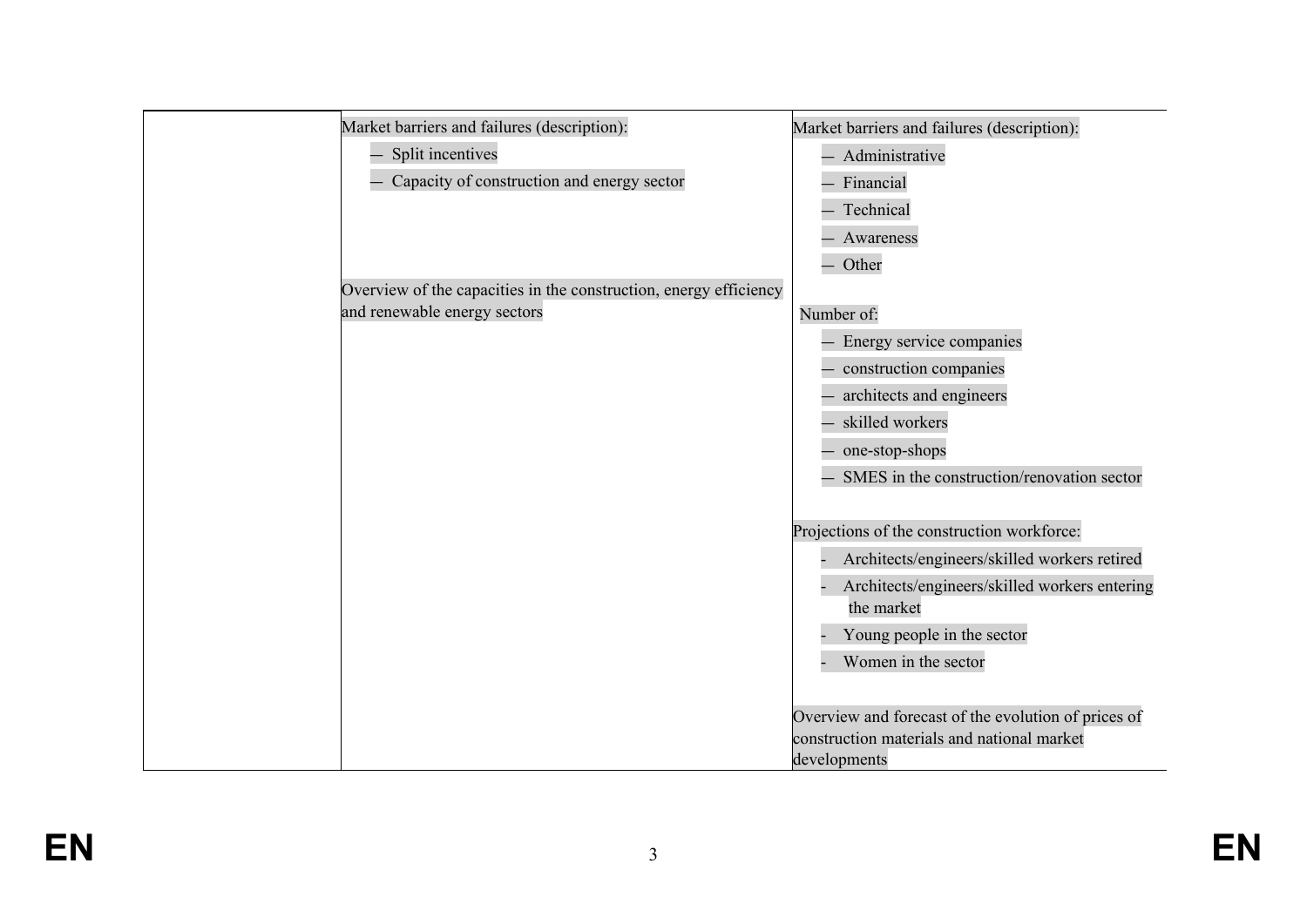|                                     | Energy poverty (definition):<br>$-$ % of people affected by energy poverty<br>proportion of disposable household income spent on<br>energy<br>population living in inadequate dwelling conditions (e.g.<br>leaking roof) or with inadequate thermal comfort<br>conditions |                                                                                                     |
|-------------------------------------|---------------------------------------------------------------------------------------------------------------------------------------------------------------------------------------------------------------------------------------------------------------------------|-----------------------------------------------------------------------------------------------------|
|                                     | Primary energy factors:<br>- per energy carrier<br>- non-renewable primary energy factor<br>renewable primary energy factor<br>- total primary energy factor<br>Definition of nearly-zero energy building for new and existing<br>buildings                               | an overview of the legal and administrative<br>framework                                            |
|                                     | Cost-optimal minimum requirements for new and existing<br>buildings                                                                                                                                                                                                       |                                                                                                     |
| (b) Roadmap for 2030,<br>2040, 2050 | Targets for annual renovation rates: number and total floor area<br>$(m2)$ :<br>per building type<br>- worst-performing                                                                                                                                                   | Targets for expected share (%) of renovated buildings:<br>per building type<br>per renovation depth |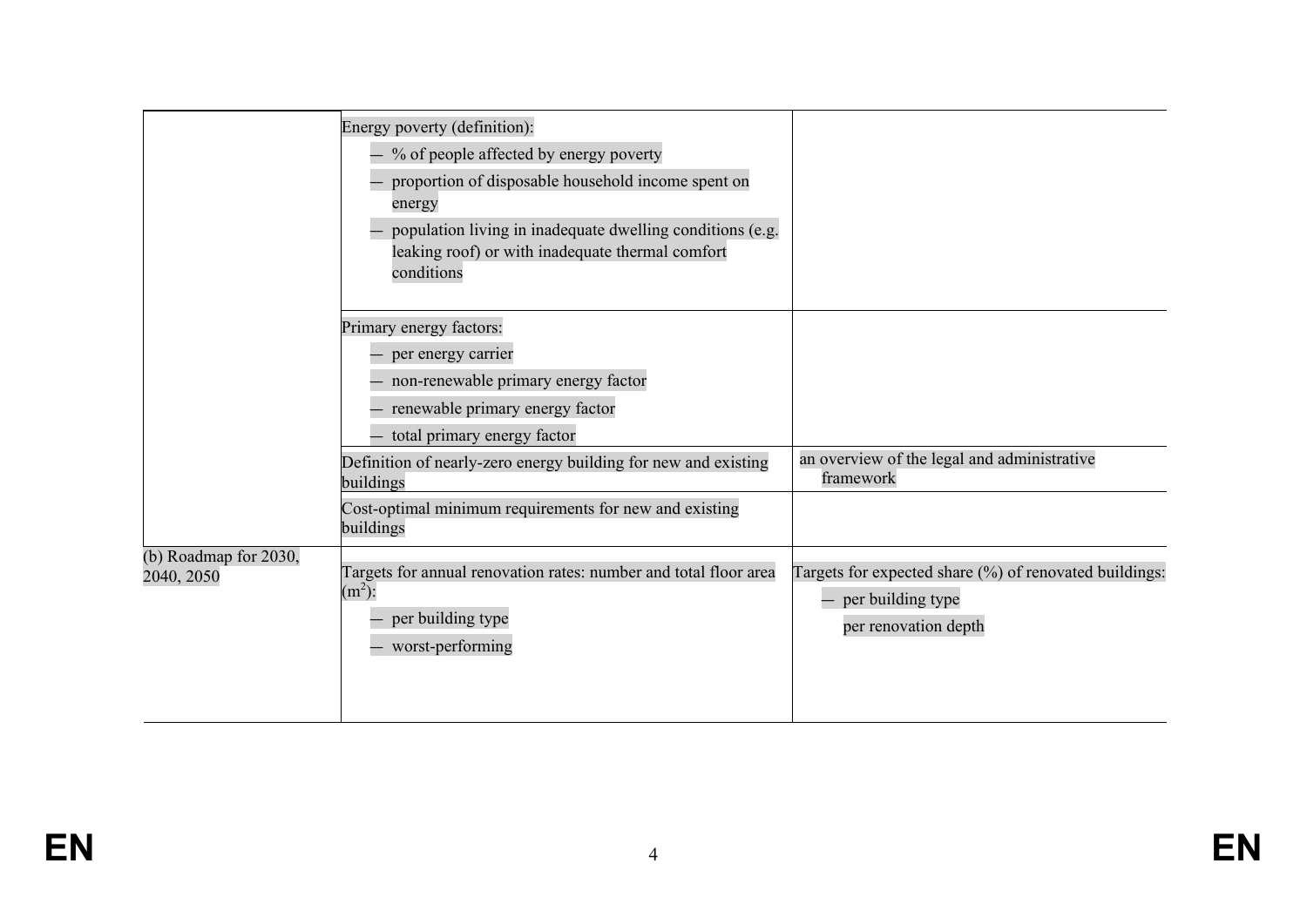| Target for expected primary and final annual energy<br>consumption (ktoe):<br>- per building type<br>- per end use<br>Expected energy savings:<br>- per building type                                                     | Share of energy from renewable sources in the<br>building sector (MW generated)                                                                                                                                                                   |
|---------------------------------------------------------------------------------------------------------------------------------------------------------------------------------------------------------------------------|---------------------------------------------------------------------------------------------------------------------------------------------------------------------------------------------------------------------------------------------------|
| Targets for expected greenhouse gas emissions<br>$(kgCO2eq/(m2.y))$ :<br>- per building type<br>Targets for expected greenhouse gas emission reduction (%):<br>- per building type                                        | Split between emissions covered by Chapter III<br>[stationary installations], Chapter IVa [new emissions]<br>trading for buildings and road transport] of Directive<br>2003/87/EC, and other stock;                                               |
| <b>Expected wider benefits</b><br>Creation of new jobs<br>% reduction of people affected by energy poverty                                                                                                                | Increase of GDP (share and billion Euros)                                                                                                                                                                                                         |
| Contribution to Member State's binding national target for<br>greenhouse gas emissions pursuant to [revised Effort Sharing]<br>Regulation]                                                                                |                                                                                                                                                                                                                                                   |
| Contribution to the Union's energy efficiency targets in<br>accordance with Directive (EU) / [recast EED] (share and<br>figure in ktoe, primary and final consumption):<br>- against the overall energy efficiency target | Contribution to the Union's energy efficiency targets<br>in accordance with Directive (EU) / [recast EED]<br>target (share and figure in ktoe, primary and final<br>[consumption]:<br>against Article 8 EED target (energy savings<br>obligation) |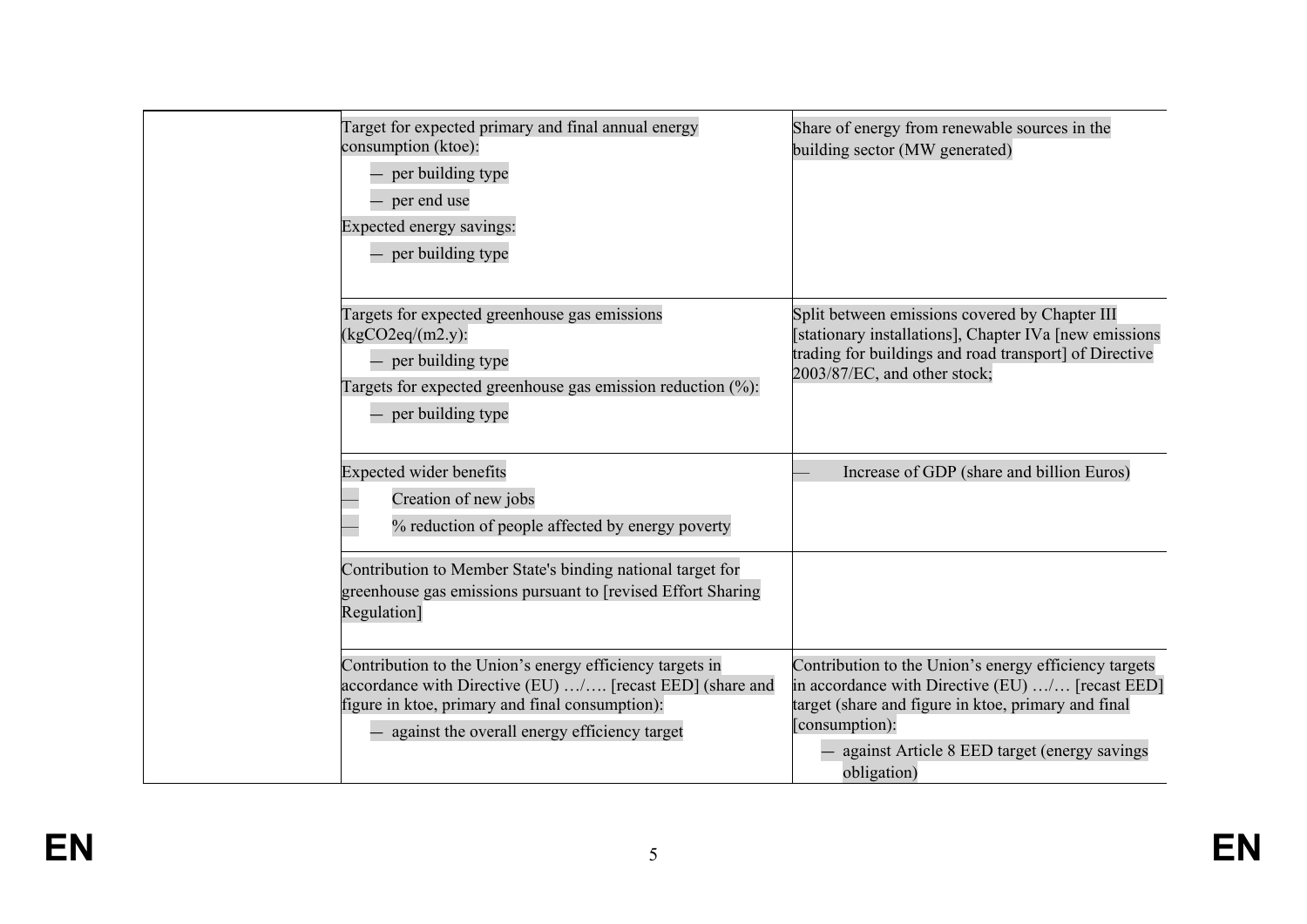|                                            | Contribution to the Union's renewable energy targets in<br>accordance with Directive (EU) 2018/2001 [amended RED]                                                                                                        |                                                                                                                                                                                                                                                                                                                                      |
|--------------------------------------------|--------------------------------------------------------------------------------------------------------------------------------------------------------------------------------------------------------------------------|--------------------------------------------------------------------------------------------------------------------------------------------------------------------------------------------------------------------------------------------------------------------------------------------------------------------------------------|
|                                            | (share, MW generated):                                                                                                                                                                                                   |                                                                                                                                                                                                                                                                                                                                      |
|                                            | against the overall target for energy from renewable<br>sources                                                                                                                                                          |                                                                                                                                                                                                                                                                                                                                      |
|                                            | against the indicative target for the share of energy from                                                                                                                                                               |                                                                                                                                                                                                                                                                                                                                      |
|                                            | renewable sources in the building sector                                                                                                                                                                                 |                                                                                                                                                                                                                                                                                                                                      |
|                                            | Contribution to Union's 2030 climate target and 2050 climate<br>neutrality goal in accordance with Regulation (EU) 2021/1119<br>(share and figure in $(kgCO2eq/(m^2 y))$ :                                               |                                                                                                                                                                                                                                                                                                                                      |
|                                            | against the overall decarbonisation target                                                                                                                                                                               |                                                                                                                                                                                                                                                                                                                                      |
| (c) Overview of<br>implemented and planned | Policies and measures with regard to the following elements:                                                                                                                                                             | Policies and measures with regard to the following<br>elements:                                                                                                                                                                                                                                                                      |
| policies and measures                      | $(a)$ the identification of cost-effective approaches to renovation<br>for different building types and climatic zones, considering<br>potential relevant trigger points in the lifecycle of the building;               | (a) the increase of climate resilience of buildings;<br>(b) the promotion of the energy services market;<br>(c) the increase of fire safety;<br>(d) the increase of resilience against disaster risks,<br>including risks related to intense seismic activity;<br>(e) the removal of hazardous substances including<br>asbestos; and |
|                                            | (b) national minimum energy performance standards pursuant to<br>Article 9 and other policies and actions to target the worst-<br>performing segments of the national building stock;                                    |                                                                                                                                                                                                                                                                                                                                      |
|                                            | (c) the promotion of deep renovation of buildings, including<br>staged deep renovation;                                                                                                                                  | (f) accessibility for persons with disabilities.                                                                                                                                                                                                                                                                                     |
|                                            | $(d)$ empowering and protecting vulnerable customers and the<br>alleviation of energy poverty, including policies and measures<br>pursuant to Article 22 of Directive (EU) / [recast EED], and<br>housing affordability; |                                                                                                                                                                                                                                                                                                                                      |
|                                            | (e) the creation of one-stop-shops or similar mechanisms for the<br>provision of technical, administrative and financial advice and<br>assistance;                                                                       | For all policies and measures:<br>administrative resources and capacities<br>area(s) covered:                                                                                                                                                                                                                                        |
|                                            | $(f)$ the decarbonisation of heating and cooling, including through<br>district heating and cooling networks, and the phase out of fossil                                                                                | - worst-performing<br>minimum energy performance standards                                                                                                                                                                                                                                                                           |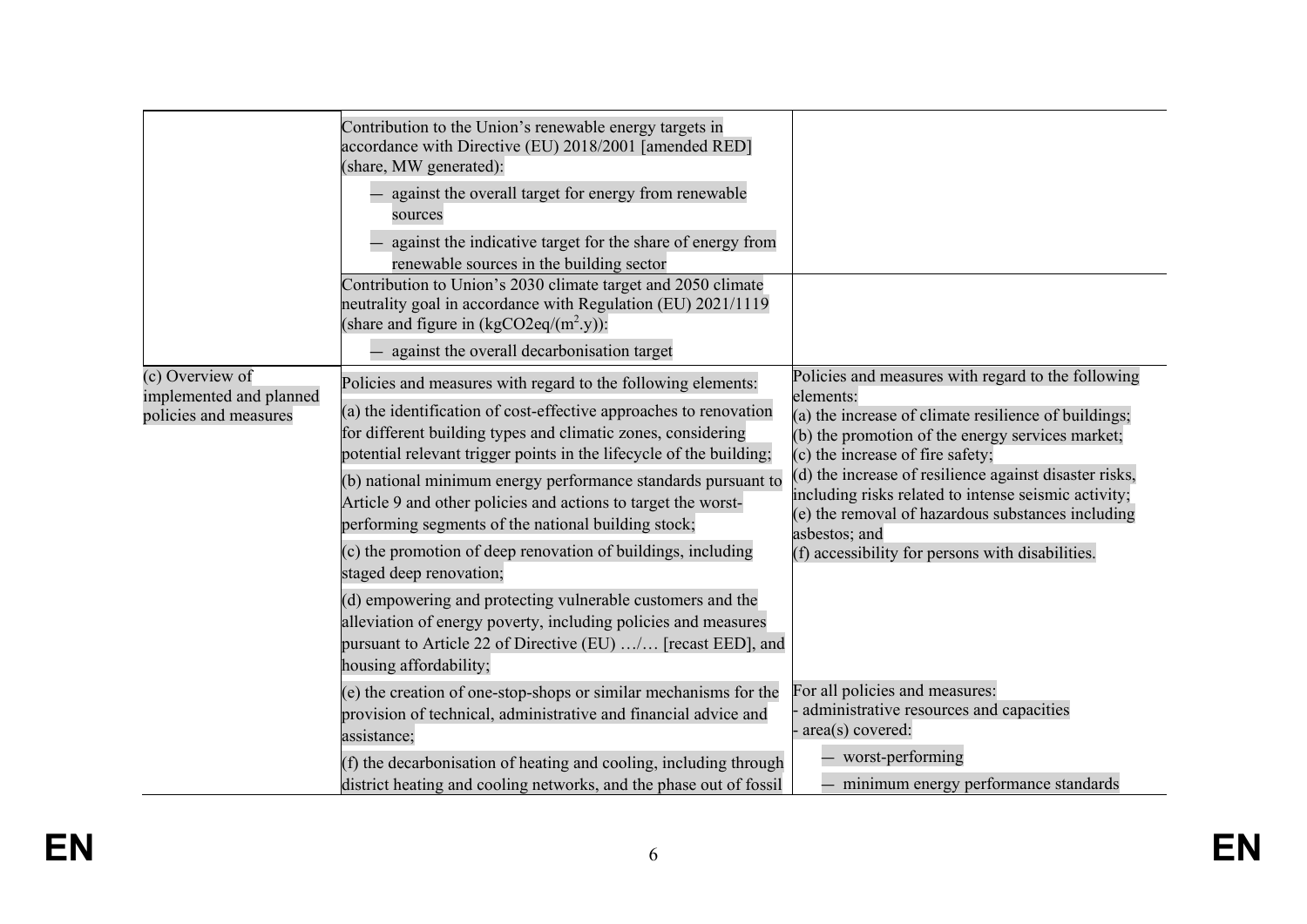| fuels in heating and cooling with a view to a complete phase-out<br>by 2040 at the latest;                                                                                                                                                    | energy poverty, social housing<br>public buildings                                                                        |
|-----------------------------------------------------------------------------------------------------------------------------------------------------------------------------------------------------------------------------------------------|---------------------------------------------------------------------------------------------------------------------------|
| (g) the promotion of renewable energy sources in buildings in<br>line with the indicative target for the share of energy from<br>renewable sources in the building sector set in Article 15a(1) of<br>Directive (EU) 2018/2001 [amended RED]; | residential (single-family, multi family)<br>non-residential<br>- industry                                                |
| (h) the reduction of whole life-cycle greenhouse gas emissions<br>for the construction, renovation, operation and end of life of<br>buildings, and the uptake of carbon removals;                                                             | renewable energy sources<br>phase-out of fossil fuels in heating and cooling<br>whole life-cycle greenhouse gas emissions |
| (i) prevention and high-quality treatment of construction and<br>demolition waste in line with Directive 2008/98/EC, notably as<br>regards the waste hierarchy, and the objectives of the circular<br>economy;                                | circular economy and waste<br>one-stop-shops<br>renovation passports                                                      |
| (j) district and neighbourhood approaches, including the role of<br>renewable energy communities and citizen energy communities;                                                                                                              | smart technologies<br>sustainable mobility in buildings                                                                   |
| (k) the improvement of buildings owned by public bodies,<br>including policies and measures pursuant to Articles 5, 6 and 7 of<br>the [recast EED];                                                                                           | district and neighbourhood approaches<br>- skills, training<br>awareness campaigns and advisory tools                     |
| (1) the promotion of smart technologies and infrastructure for<br>sustainable mobility in buildings;                                                                                                                                          |                                                                                                                           |
| (m) addressing market barriers and market failures;                                                                                                                                                                                           |                                                                                                                           |
| (n) addressing skills gaps and mismatches in human capacities,<br>and promoting education, training, upskilling and reskilling in the<br>construction, sector and energy efficiency and renewable energy<br>sectors; and                      |                                                                                                                           |
| (o) awareness raising campaigns and other advisory tools.<br>For all policies and measures:                                                                                                                                                   |                                                                                                                           |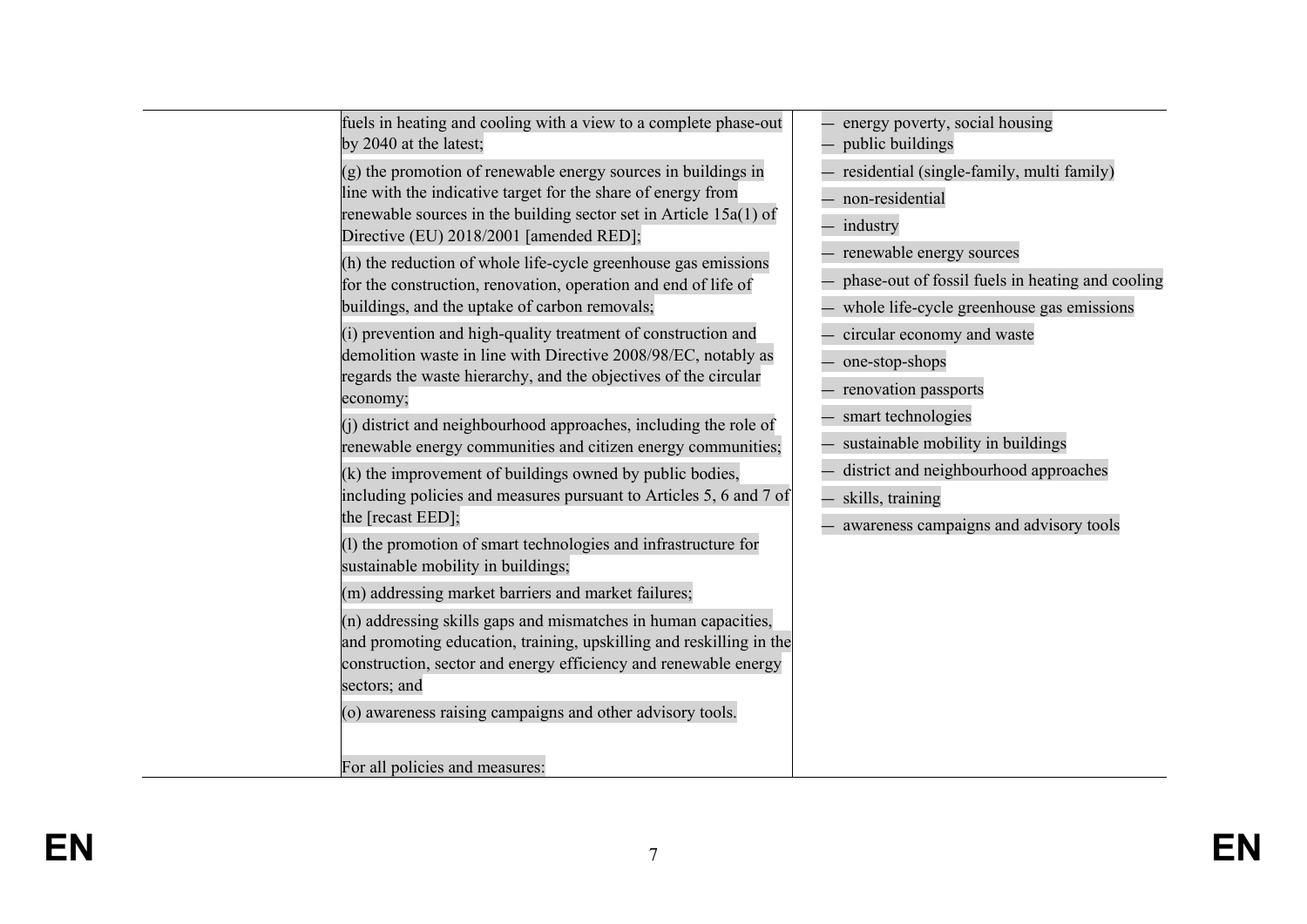|                                                                          | Name of policy or measure                                                                 |                |
|--------------------------------------------------------------------------|-------------------------------------------------------------------------------------------|----------------|
|                                                                          | Short description (precise scope, objective and modalities<br>of operation)               |                |
|                                                                          | Quantified objective                                                                      |                |
|                                                                          | Type of policy or measure (such as legislative; economic;<br>fiscal; training, awareness) |                |
|                                                                          | Planned budget and funding sources                                                        |                |
|                                                                          | Entities responsible for implementing the policy                                          |                |
|                                                                          | Expected impact                                                                           |                |
|                                                                          | Status of implementation                                                                  |                |
|                                                                          | Date of entry into force                                                                  |                |
|                                                                          | Implementation period                                                                     |                |
| (d) Outline of the<br>investment needs, the<br>budgetary sources and the | Total investment needs for 2030, 2040, 2050 (million<br>EUR)                              | Secured budget |
| administrative resources                                                 | Public investments (million EUR)                                                          |                |
|                                                                          | Private investments (million EUR)                                                         |                |
|                                                                          | <b>Budgetary resources</b>                                                                |                |
|                                                                          | Secured budget                                                                            |                |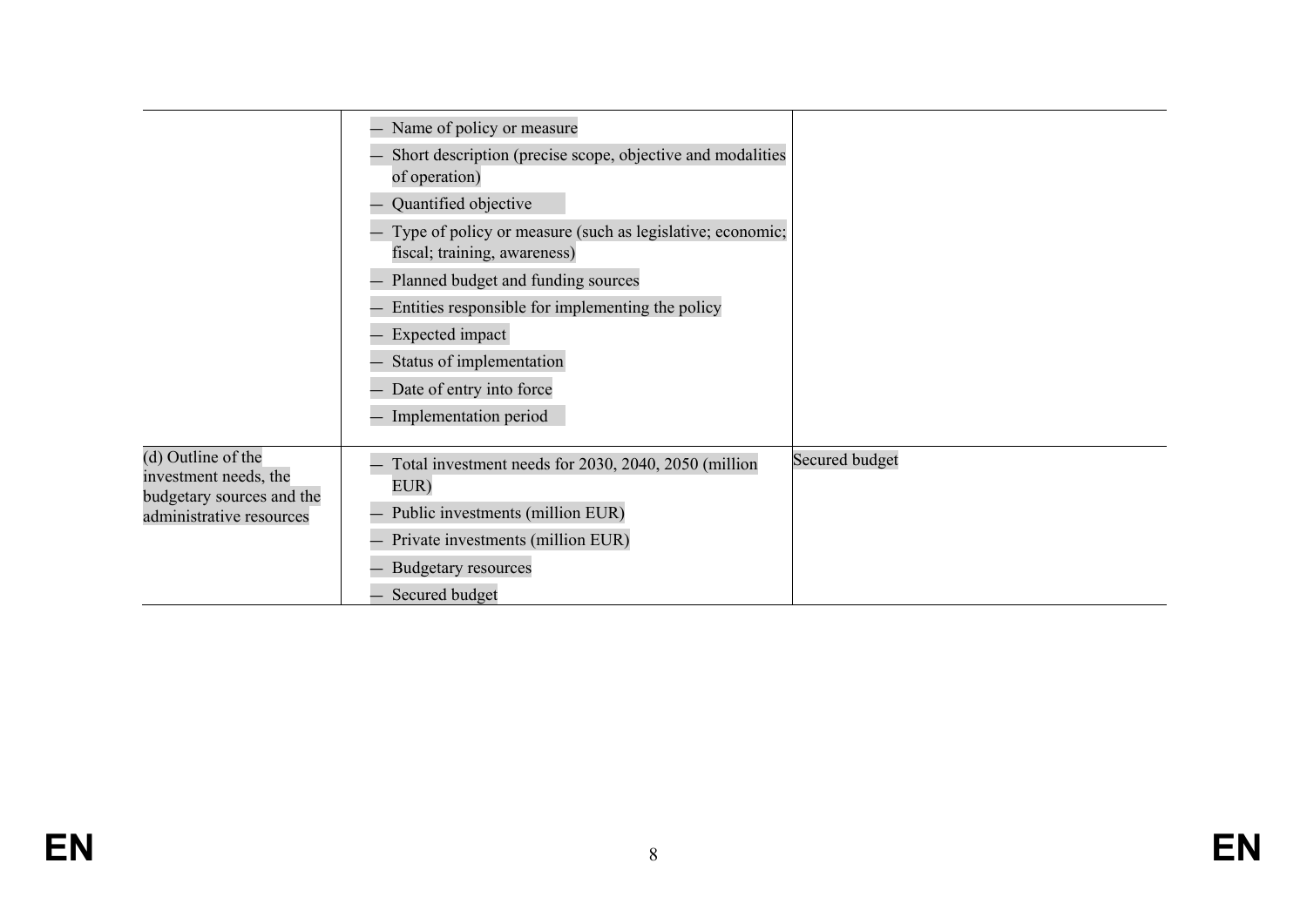new

## **ANNEX III**

#### *REQUIREMENTS FOR NEW AND RENOVATED ZERO-EMISSION BUILDINGS AND CALCULATION OF LIFE-CYCLE GLOBAL WARMING POTENTIAL (GWP)*

#### (referred to in Article 2(2) and Article 7)

#### I. Requirements for zero-emission buildings

The total annual primary energy use of a new zero-emission building shall comply with the maximum thresholds indicated in the table below.

| <b>EU</b> climatic<br>zone <sup>1</sup> | <b>Residential</b><br>building                  | <b>Office building</b>                          | Other non-residential<br>building*                                |
|-----------------------------------------|-------------------------------------------------|-------------------------------------------------|-------------------------------------------------------------------|
| Mediterranean                           | $<$ 60 kWh/(m2.y)                               | $\langle 70 \text{ kWh/(m}^2 \text{y}) \rangle$ | < NZEB total primary<br>energy use defined at<br>national level   |
| Oceanic                                 | $< 60$ kWh/(m2.y)                               | $\langle 85 \text{ kWh/(m}^2 \text{y}) \rangle$ | < NZEB total primary<br>energy use defined at<br>national level   |
| Continental                             | $\leq 65$ kWh/(m <sup>2</sup> .y)               | $\langle 85 \text{ kWh/(m}^2 \text{y}) \rangle$ | < NZEB total primary<br>energy use defined at<br>national level   |
| Nordic                                  | $\langle 75 \text{ kWh/(m}^2 \text{y}) \rangle$ | $\langle 90 \text{ kWh/(m}^2 \text{y}) \rangle$ | $<$ NZEB total primary<br>energy use defined at<br>national level |

*\*Note: the threshold should be smaller than the threshold for total primary energy use established at the Member State level for nearly zero-energy non-residential buildings type other than offices*

The total annual primary energy use of a new or renovated zero-emission building shall be fully covered, on a net annual basis, by

- energy from renewable sources generated on-site and fulfilling the criteria of Article 7 of Directive (EU) 2018/2001 [amended RED],
- renewable energy provided from a renewable energy community within the meaning of Article 22 of Directive (EU) 2018/2001 [amended RED], or
- renewable energy and waste heat from an efficient district heating and cooling system in accordance with Article (24(1) of Directive (EU) …/… [recast EED].

<span id="page-13-0"></span> <sup>1</sup> Mediterranean: CY, HR, IT, EL, MT, ES, PT, Oceanic: BE, DK, IE, DE, FR, LU, NL, Continental: AT, BG, CZ, HU, PL, RO, SL, SK, Nordic: EE, FI, LV, LT, SE.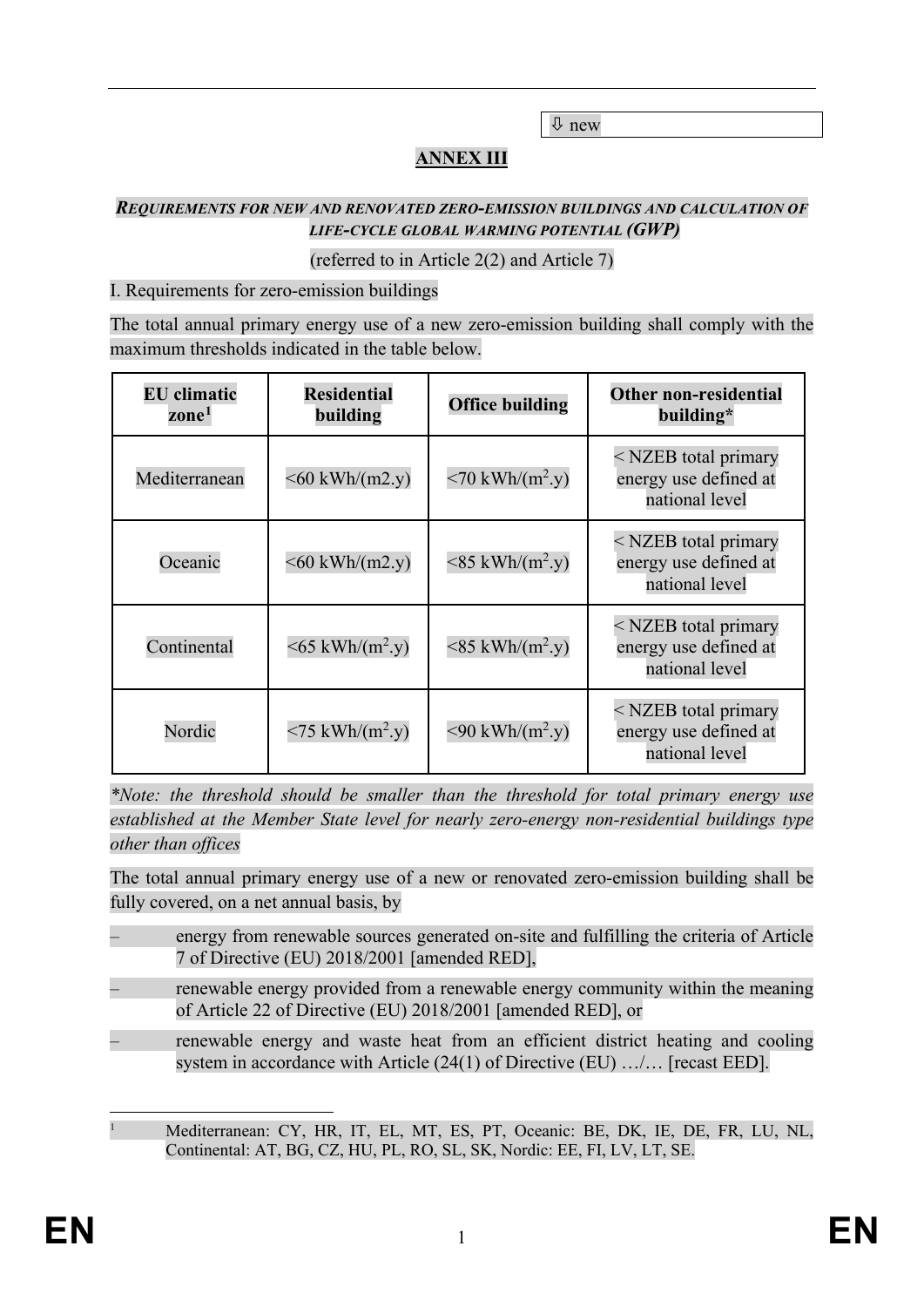A zero-emission building shall not cause any on-site carbon emissions from fossil fuels.

Only where, due to the nature of the building or lack of access to renewable energy communities or eligible district heating and cooling systems, it is technically not feasible to fulfil the requirements under the first paragraph, the total annual primary energy use may also be covered by energy from the grid complying with criteria established at national level.

II. Calculation of life-cycle global warming potential (GWP) of new buildings pursuant to Article 7(2)

For the calculation of the life-cycle global warming potential (GWP) of new buildings pursuant to Article 7(2), the GWP is communicated as a numeric indicator for each life-cycle stage expressed as kgCO2e/m2 (of useful floor area) averaged for one year of a reference study period of 50 years. The data selection, scenario definition and calculations shall be carried out in accordance with EN 15978 (EN 15978:2011. Sustainability of construction works. Assessment of environmental performance of buildings. Calculation method). The scope of building elements and technical equipment is as defined in the Level(s) common EU framework for indicator 1.2. Where a national calculation tool exists, or is required for making disclosures or for obtaining building permits, that tool may be used to provide the required disclosure. Other calculation tools may be used if they fulfil the minimum criteria laid down by the Level(s) common EU framework. Data regarding specific construction products calculated in accordance with [revised Construction Products Regulation] shall be used when available.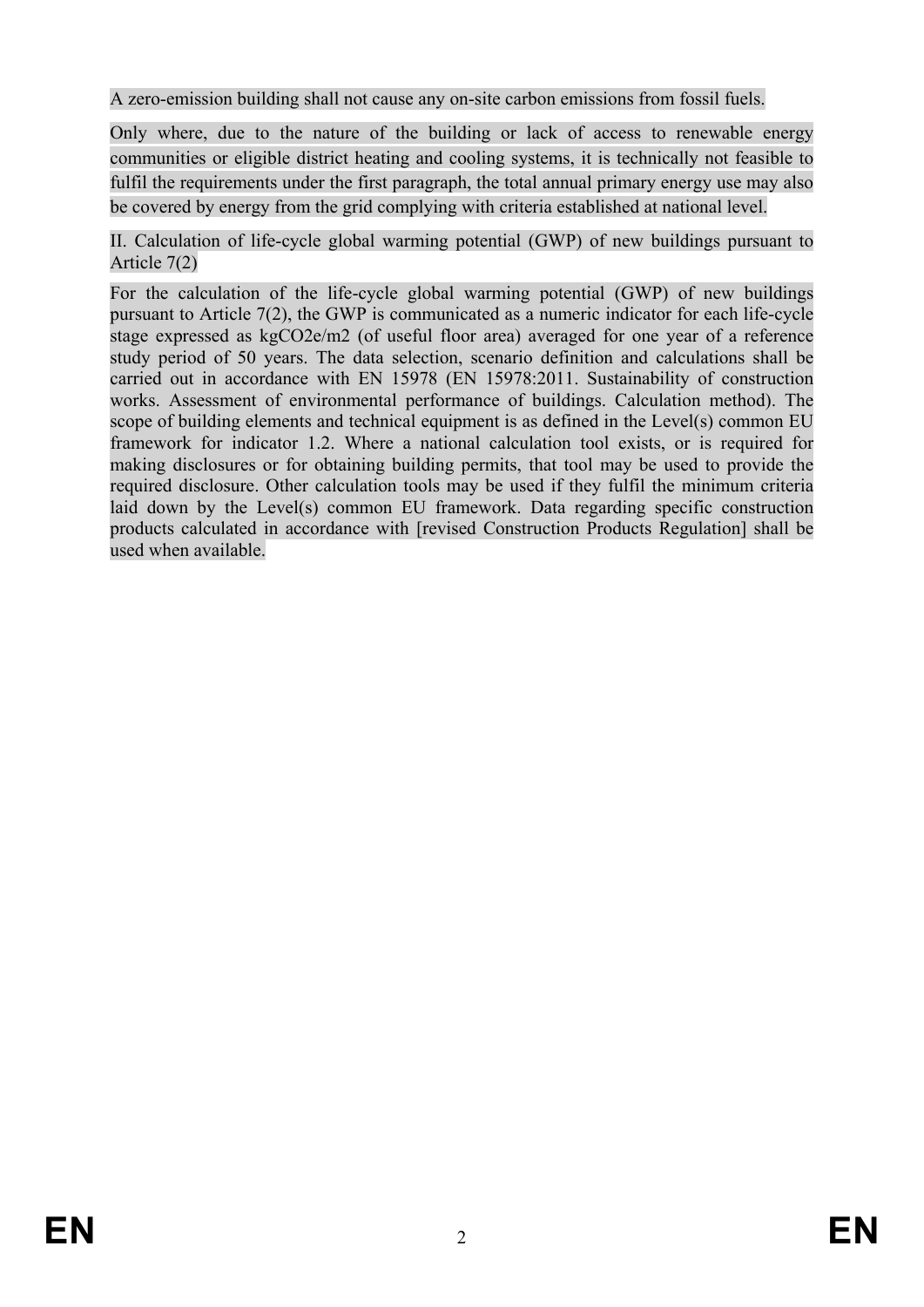### **ANNEX IVIA**

#### *COMMON GENERAL FRAMEWORK FOR RATING THE SMART READINESS OF BUILDINGS*

1. The Commission shall establish the definition of the smart readiness indicator and a methodology by which it is to be calculated, in order to assess the capabilities of a building or building unit to adapt its operation to the needs of the occupant and of the grid and to improve its energy efficiency and overall performance.

The smart readiness indicator shall cover features for enhanced energy savings, benchmarking and flexibility, enhanced functionalities and capabilities resulting from more interconnected and intelligent devices.

The methodology shall take into account features such as smart meters, building automation and control systems, self-regulating devices for the regulation of indoor air temperature, builtin home appliances, recharging points for electric vehicles, energy storage and detailed functionalities and the interoperability of those features, as well as benefits for the indoor climate condition, energy efficiency, performance levels and enabled flexibility.

2. The methodology shall rely on three key functionalities relating to the building and its technical building systems:

- (a) the ability to maintain energy performance and operation of the building through the adaptation of energy consumption for example through use of energy from renewable sources;
- (b) the ability to adapt its operation mode in response to the needs of the occupant while paying due attention to the availability of user-friendliness, maintaining healthy indoor climate conditions and the ability to report on energy use; and
- (c) the flexibility of a building's overall electricity demand, including its ability to enable participation in active and passive as well as implicit and explicit demand response, in relation to the grid, for example through flexibility and load shifting capacities.
- 3. The methodology may further take into account:
	- (a) the interoperability between systems (smart meters, building automation and control systems, built-in home appliances, self-regulating devices for the regulation of indoor air temperature within the building and indoor air quality sensors and ventilations); and
	- (b) the positive influence of existing communication networks, in particular the existence of high-speed-ready in-building physical infrastructure, such as the voluntary 'broadband ready' label, and the existence of an access point for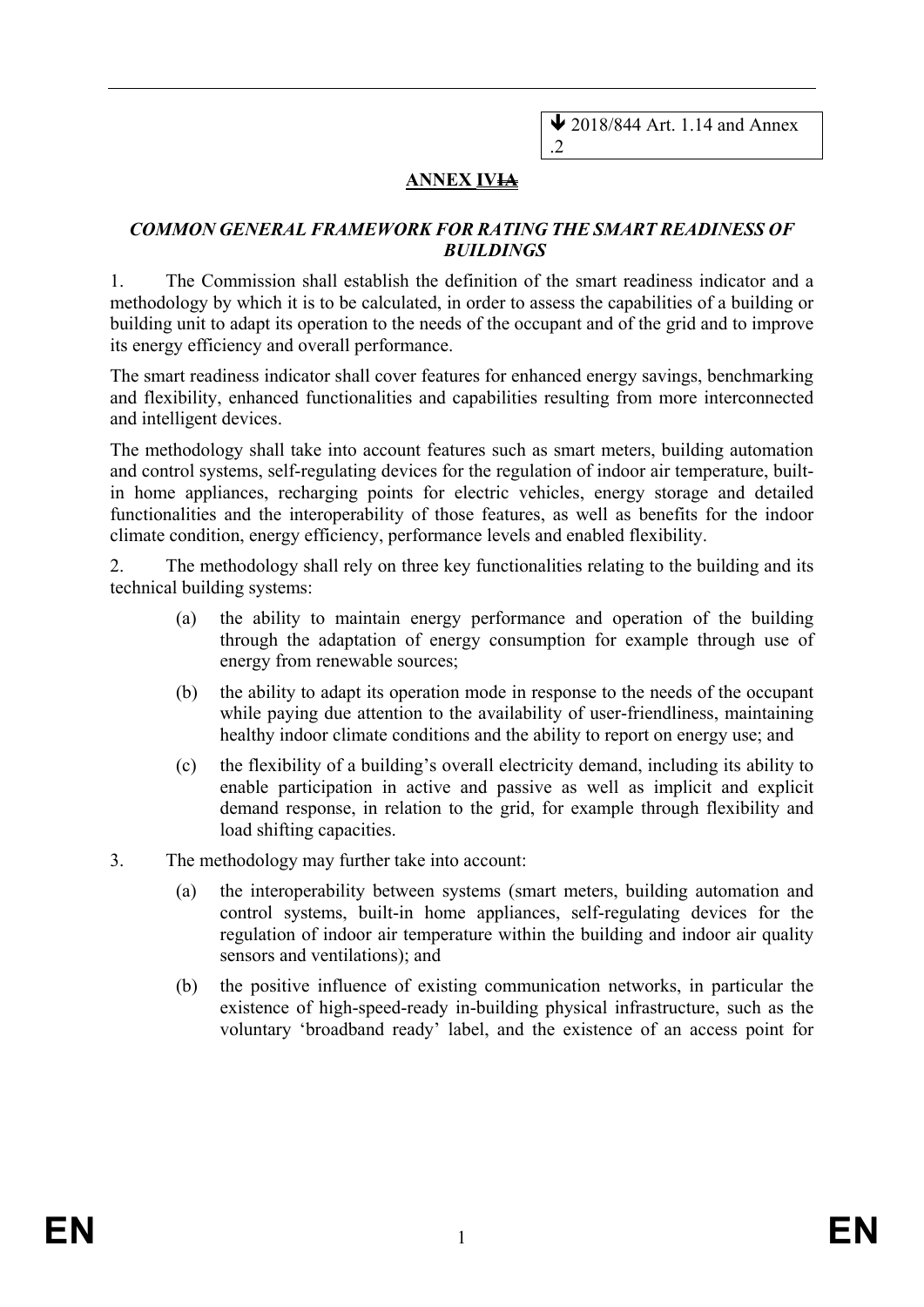multi-dwelling buildings, in accordance with Article 8 of Directive [2](#page-16-0)014/61/EU of the European Parliament and of the Council<sup>2</sup>.

4. The methodology shall not negatively affect existing national energy performance certification schemes and shall build on related initiatives at national level, while taking into account the principle of occupant ownership, data protection, privacy and security, in compliance with relevant Union data protection and privacy law as well as best available techniques for cyber security.

5. The methodology shall set out the most appropriate format of the smart readiness indicator parameter and shall be simple, transparent, and easily understandable for consumers, owners, investors and demand-response market participants.

<span id="page-16-0"></span><sup>&</sup>lt;sup>2</sup> Directive 2014/61/EU of the European Parliament and of the Council of 15 May 2014 on measures to reduce the cost of deploying high-speed electronic communications networks (OJ L 155, 23.5.2014, p. 1).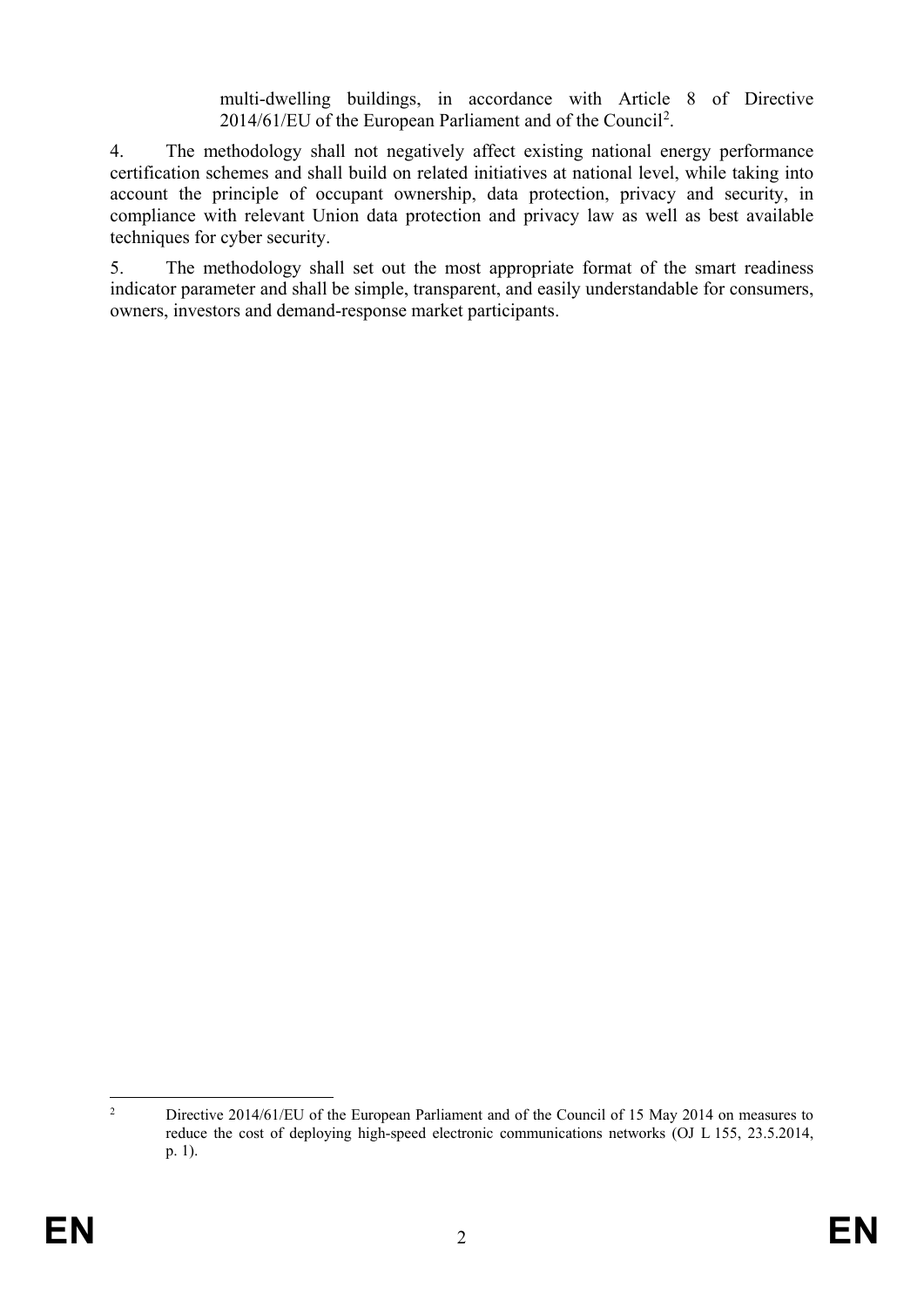new

## **ANNEX V**

#### *TEMPLATE FOR ENERGY PERFORMANCE CERTIFICATES*

#### (referred to in Article 16)

1. On its front page, the energy performance certificate shall display at least the following elements:

(a) the energy performance class;

(b) the calculated annual primary energy use in  $kWh/(m^2 \text{ year})$ ;

(c) the calculated annual primary energy consumption in kWh or MWh;

(d) the calculated annual final energy use in  $kWh/(m2 \text{ year})$ ;

(e) the calculated annual final energy consumption in kWh or MWh;

(f) renewable energy production in kWh or MWh;

(g) renewable energy in % of energy use;

(h) operational greenhouse gas emissions (kg  $CO2/(m^2 \text{ year})$ );

(i) the greenhouse gas emission class (if applicable).

2. In addition, the energy performance certificate may include the following indicators:

(a) energy use, peak load, size of generator or system, main energy carrier and main type of element for each of the uses: heating, cooling, domestic hot water, ventilation and in-built lighting;

(b) renewable energy produced on site, main energy carrier and type of renewable energy source;

(c) a yes/no indication whether a calculation of the Global Warming Potential has been carried out for the building;

(d) the value of the life-cycle Global Warming Potential (if available);

(e) information on carbon removals associated to the temporary storage of carbon in or on buildings;

(e) a yes/no indication whether a renovation passport is available for the building;

(f) the average U-value for the opaque elements of the building envelope;

 $(g)$  the average U-value for the transparent elements of the building envelope;

(h) type of most common transparent element (e.g. double glazed window);

 $(i)$  results of the analysis on overheating risk (if available);

 $(i)$  the presence of fixed sensors that monitor the levels of indoor air quality;

 $(k)$  the presence of fixed controls that respond to the levels of indoor air quality;

(l) number and type of charging points for electric vehicles;

(m) presence, type and size of energy storage systems;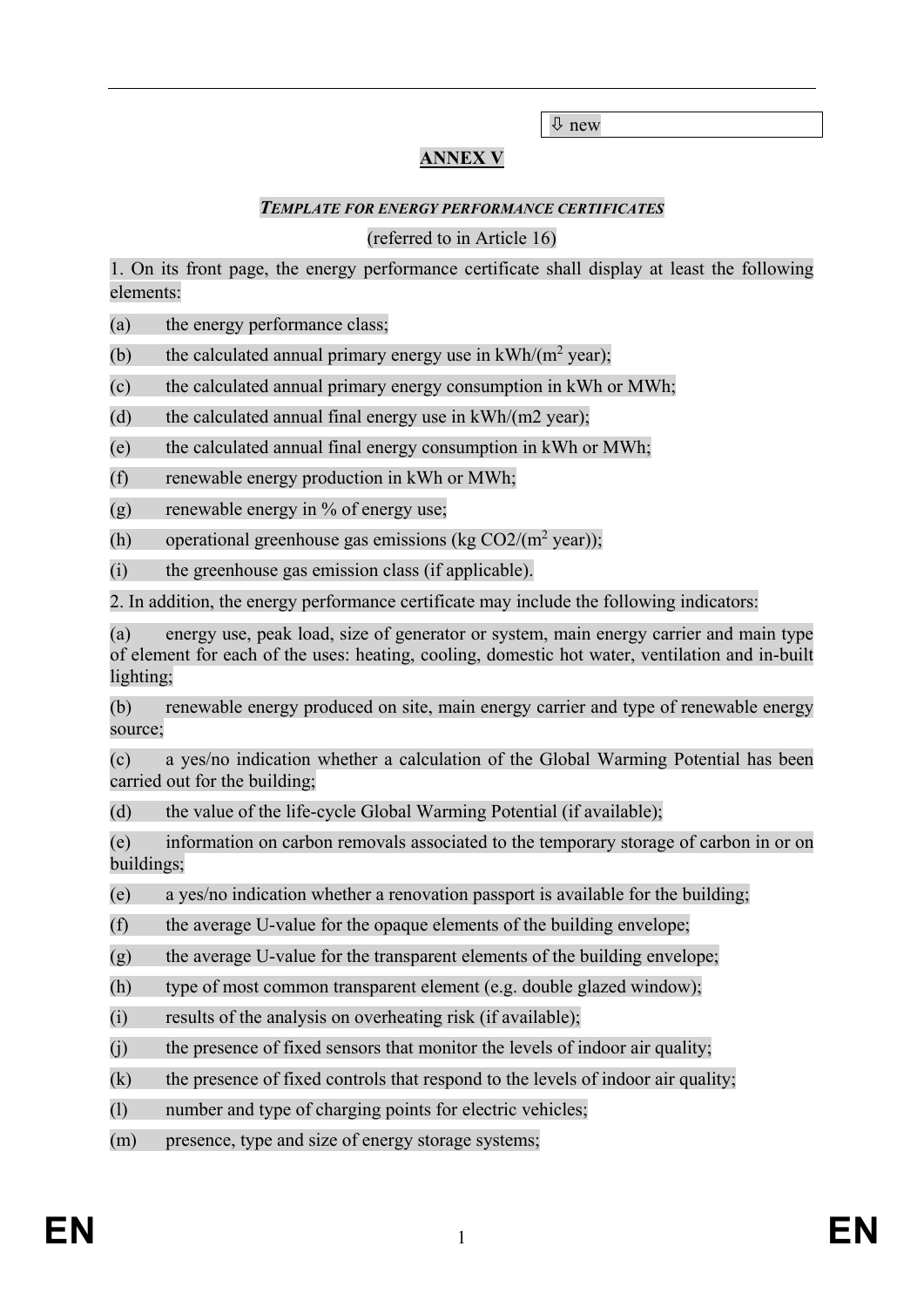(n) feasibility of adapting the heating system to operate at more efficient temperature settings;

(o) feasibility of adapting the air-conditioning system to operate at more efficient temperature settings;

p) metered energy consumption;

q) operational fine particulate matter (PM2.5) emissions.

The energy performance certificate may include the following links with other initiatives if these apply in the relevant Member State:

(a) a yes/no indication whether an smart readiness assessment has been carried out for the building;

(b) the value of the smart readiness assessment (if available);

(c) a yes/no indication whether a Digital Building Logbook is available for the building.

Persons with disabilities shall have equal access to the information in energy performance certificates.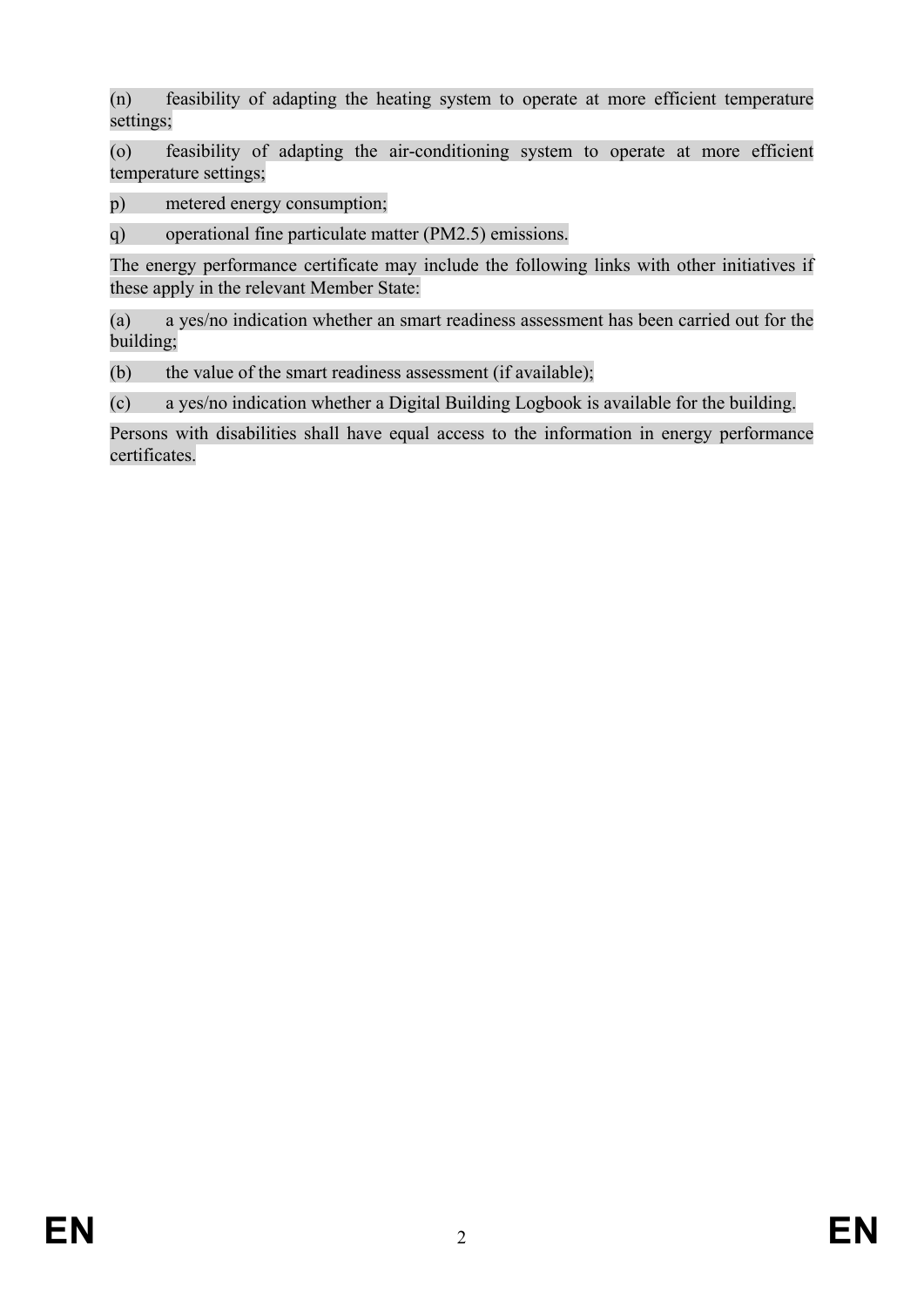$\bigvee$  2010/31/EU (adapted)

## **ANNEX VIII**

#### *INDEPENDENT CONTROL SYSTEMS FOR ENERGY PERFORMANCE CERTIFICATES AND INSPECTION REPORTS*

new

#### 1. Definition of quality of energy performance certificate

Member States shall provide a clear definition of what is considered a valid energy performance certificate.

The definition of a valid energy performance certificate shall ensure:

 $\bigvee$  2010/31/EU (adapted)  $\rightarrow$  1 2018/844 Art. 1.14 and Annex .3(a)  $\Rightarrow$  new

 $\rightarrow$  1. The competent authorities or bodies to which the competent authorities have delegated the responsibility for implementing the independent control system shall make a random selection of all the energy performance certificates issued annually and subject them to verification. The sample shall be of a sufficient size to ensure statistically significant compliance results.

The verification shall be based on the options indicated below or on equivalent measures:

(a)  $\boxtimes$  a  $\boxtimes$  validity check of the input data  $\Rightarrow$  (including on-site checks)  $\Leftrightarrow$  of the building used to issue the energy performance certificate and the results stated in the certificate;

 $\overline{\psi}$  new

(b) the validity of the calculations;

(c) a maximum deviation for the energy performance of a building, preferably expressed by the numeric indicator of primary energy use  $(kWh/(m^2 \text{ year}))$ ;

(d) a minimum number of elements differing from default or standard values.

 $\bigvee$  2010/31/EU

(b) check of the input data and verification of the results of the energy performance certificate, including the recommendations made;

(c) full check of the input data of the building used to issue the energy performance certificate, full verification of the results stated in the certificate, including the recommendations made, and on-site visit of the building, if possible, to check correspondence between specifications given in the energy performance certificate and the building certified.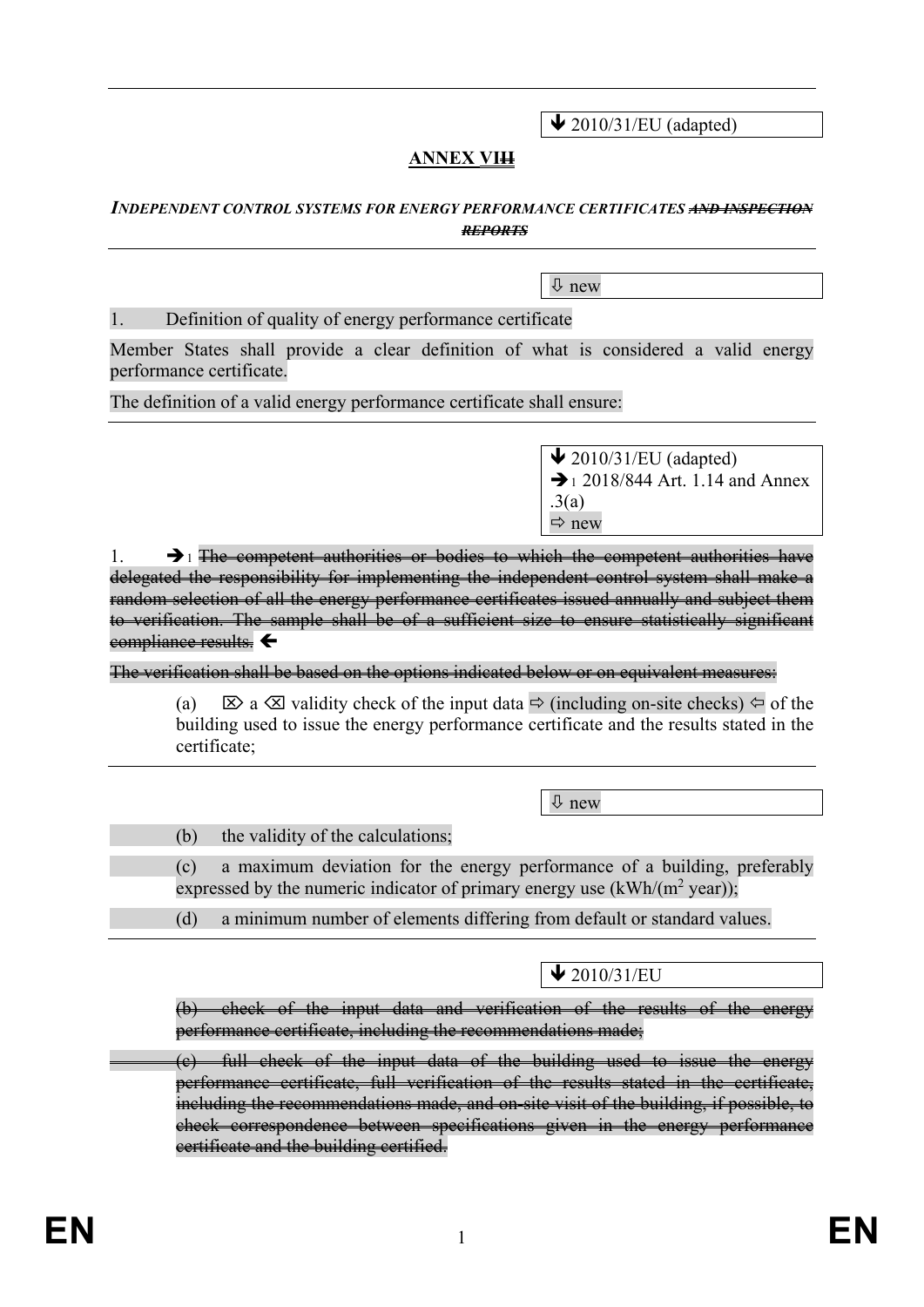2. The competent authorities or bodies to which the competent authorities have delegated the responsibility for implementing the independent control system shall make a random selection of at least a statistically significant percentage of all the inspection reports issued annually and subject those reports to verification.

new

Member States may include additional elements in the definition of a valid energy performance certificate, such as maximum deviation for specific input data values.

2. Quality of the control system for energy performance certificates

Member States shall provide a clear definition of the quality objectives and the level of statistical confidence that the energy performance certificate framework should achieve. The independent control system shall ensure at least 90% of valid issued energy performance certificates with a statistical confidence of 95% for the evaluated period, which shall not exceed one year.

The level of quality and the level of confidence shall be measured using random sampling and shall account for all elements provided in the definition of a valid energy performance certificate. Member States shall require third-party verification for the evaluation of at least 25% of the random sample when the independent control systems have been delegated to nongovernmental bodies.

The validity of the input data shall be verified with information provided by the independent expert. Such information may include product certificates, specifications or building plans that include details on the performance of the different elements included in the energy performance certificate.

The validity of the input data shall be verified by on-site visits in at least 10% of the energy performance certificates that are part of the random sampling used to assess the overall quality of the scheme.

In addition to the minimum random sampling to determine the overall level of quality, Member States may use different strategies to specifically detect and target poor quality in energy performance certificates with the objective to improve the overall quality of the scheme. Such targeted analysis cannot be used as the basis to measure the overall quality of the scheme.

Member States shall deploy pre-emptive and reactive measures to ensure the quality of the overall energy performance certificate framework. Those measures may include additional training for independent experts, targeted sampling, obligation to re-submit energy performance certificates, proportional fines and temporary or permanent bans for experts.

Where information is added to a database it shall be possible for national authorities to identify the originator of the addition, for monitoring and verification purposes.

3. Availability of energy performance certificates

The independent control system shall verify the availability of energy performance certificates to prospective buyers and tenants in order to ensure that it is possible to consider the energy performance of the building in their decision to buy or rent.

The independent control system shall verify the visibility of the energy performance indicator and class in advertising media.

4. Treatment of building typologies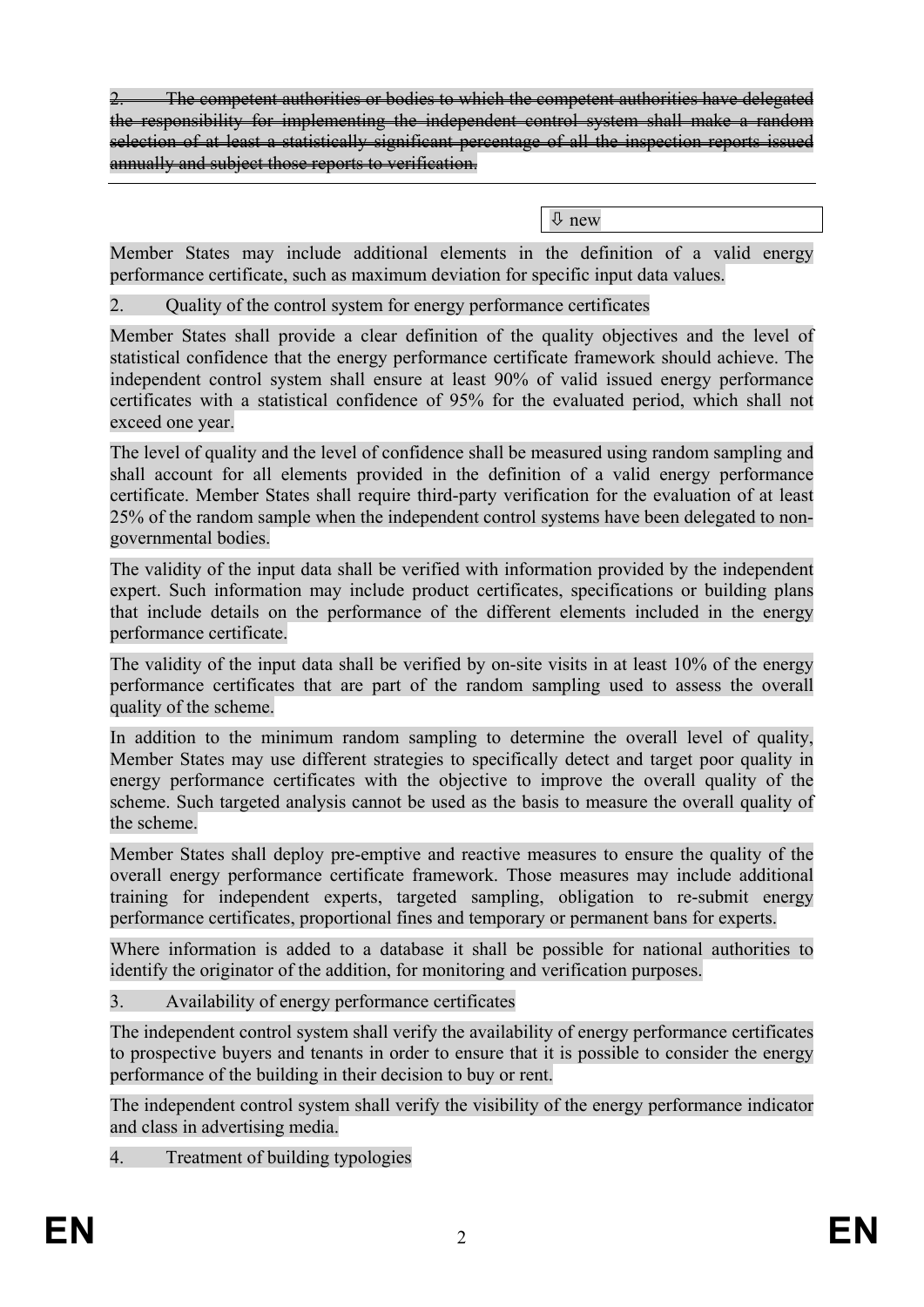The independent control system shall account for different building typologies, particularly for those building typologies that are most prevalent in the real estate market, such as single residential, multi-residential, offices or retail.

5. Public disclosure

Member States shall regularly publish, on the national database on energy performance certificates, at least the following information on the quality system:

(a) the definition of quality in energy performance certificates;

(b) quality objectives for the energy performance certificate scheme:

(c) results of the quality assessment, including number of certificates evaluated and relative size to the total number of issued certificates in the given period (per typology);

(d) contingency measures to improve the overall quality of energy performance certificates.

> $\bigvee$  2018/844 Art. 1.14 and Annex .3(b)

Where information is added to a database it shall be possible for national authorities to identify the originator of the addition, for monitoring and verification purposes.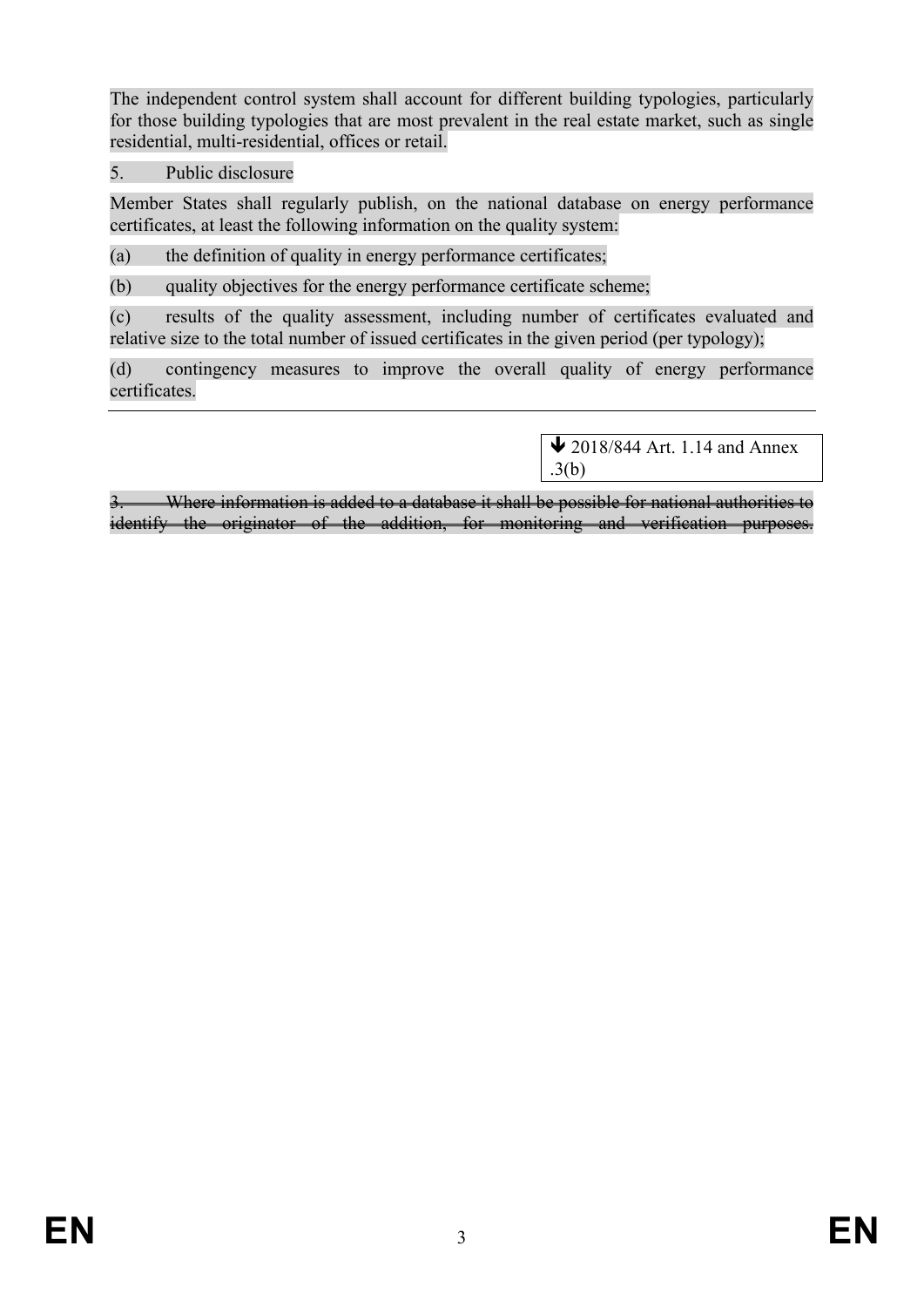$\bigvee$  2010/31/EU (adapted)  $\Rightarrow$  new

### **ANNEX VIIII**

#### *COMPARATIVE METHODOLOGY FRAMEWORK TO IDENTIFY COST-OPTIMAL LEVELS OF ENERGY PERFORMANCE REQUIREMENTS FOR BUILDINGS AND BUILDING ELEMENTS*

The comparative methodology framework shall enable Member States to determine the energy  $\Rightarrow$  and emission  $\Leftrightarrow$  performance of buildings and building elements and the economic aspects of measures relating to the energy  $\Rightarrow$  and emission  $\Leftarrow$  performance, and to link them with a view to identifying the cost-optimal level.

The comparative methodology framework shall be accompanied by guidelines outlining how to apply this  $\boxtimes$  that  $\boxtimes$  framework in the calculation of cost-optimal performance levels.

The comparative methodology framework shall allow for taking into account use patterns, outdoor climate conditions  $\Rightarrow$  and their future changes according to best available climate science  $\Leftrightarrow$  , investment costs, building category, maintenance and operating costs (including energy costs and savings), earnings from energy produced, where applicable,  $\Rightarrow$  environmental and health externalities of energy use,  $\Leftarrow$  and  $\triangleleft$  and  $\Rightarrow$  waste management  $\Leftrightarrow$  costs, where applicable. It should be based on relevant European standards relating to this Directive.

The Commission shall also provide:

- guidelines to accompany the comparative methodology framework; these  $\triangleright$  those  $\triangleright$  guidelines will serve to enable the Member States to undertake the steps listed below;
- information on estimated long-term energy price developments.

For the application of the comparative methodology framework by Member States, general conditions, expressed by parameters, shall be laid down at Member State level.

The comparative methodology framework shall require Member States to:

- define reference buildings that are characterised by and representative of their functionality and geographic location, including indoor and outdoor climate conditions. The reference buildings shall cover residential and non-residential buildings, both new and existing ones $\frac{1}{2}$
- define energy efficiency measures to be assessed for the reference buildings. These  $\boxtimes$  Those  $\boxtimes$  may be measures for individual buildings as a whole, for individual building elements, or for a combination of building elements;
- assess the final and primary energy need  $\Rightarrow$  and resulting emissions  $\Leftarrow$  of the reference buildings and the reference buildings with the defined energy efficiency measures applied $\frac{1}{2}$
- calculate the costs (i.e. the net present value) of the energy efficiency measures (as referred to in the second indent) during the expected economic lifecycle applied to the reference buildings (as referred to in the first indent) by applying the comparative methodology framework principles.

By calculating the costs of the energy efficiency measures during the expected economic lifecycle, the cost-effectiveness of different levels of minimum energy performance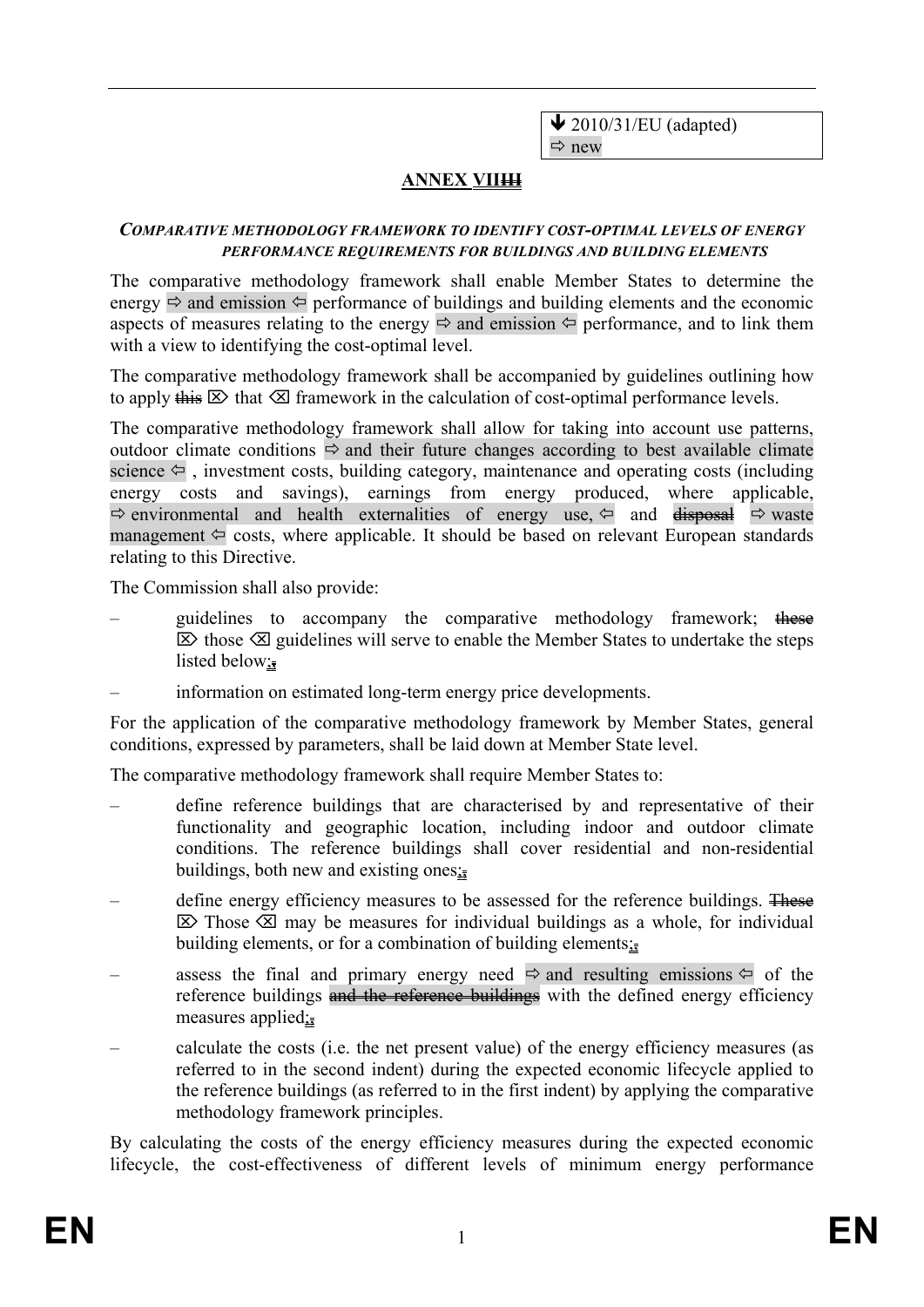requirements is assessed by the Member States.  $\overline{4 \text{ his }} \boxtimes \text{ That } \textcircled{x}$  will allow the determination of cost-optimal levels of energy performance requirements.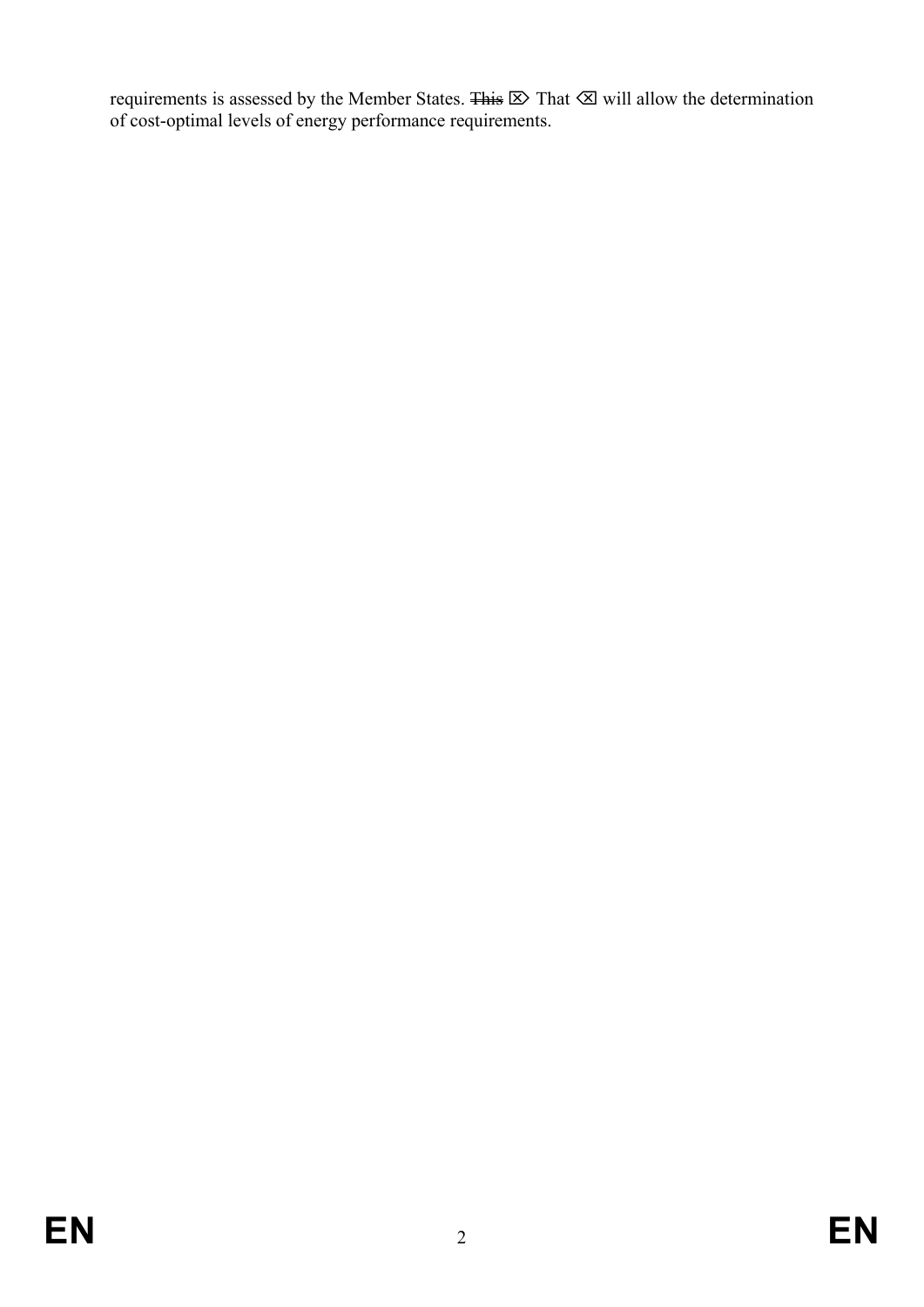$\bigvee$  2010/31/EU (adapted)

## **ANNEX VIIIII**

#### **PART A**

| Repealed Directive with its successive amendment                                                           |                             |
|------------------------------------------------------------------------------------------------------------|-----------------------------|
| <del>(referred to in Article 2</del>                                                                       |                             |
| Directive 2002/91/EC of the European Parliament and of the<br>Council (OJ L 1, 4.1.2003, p. 65)            |                             |
| Regulation (EC) No 1137/2008 of the European Parliament<br>and of the Council (OJ L 311, 21.11.2008, p. 1) | only point 9.9 of the Annex |

#### **PART B**

| Time limits for transposition into national law and application |                                        |                                                               |
|-----------------------------------------------------------------|----------------------------------------|---------------------------------------------------------------|
| <del>(referred to in Article 29)</del>                          |                                        |                                                               |
| <del>Directive</del>                                            | <b>Time limit for</b><br>transposition | Date of application                                           |
| 2002/01/EC<br><del>ZWZI ZITEX</del>                             | 4 January 2006                         | 4 January 2009 as regards Articles 7, 8 and 9<br>$\theta$ nty |

### *PART A*

#### Repealed Directive with list of the successive amendments thereto (referred to in Article 33)

| Directive 2010/31/EU of the European<br>Parliament and of the Council<br>(OJ L 153, 18.6.2010, p. 13)      |                 |
|------------------------------------------------------------------------------------------------------------|-----------------|
| Directive (EU) 2018/844 of the European<br>Parliament and of the Council<br>(OJ L 156, 19.6.2018, p. 75)   | only Article 1  |
| Regulation (EU) 2018/1999 of the<br>European Parliament and of the Council<br>(OJ L 328, 21.12.2018, p. 1) | only Article 53 |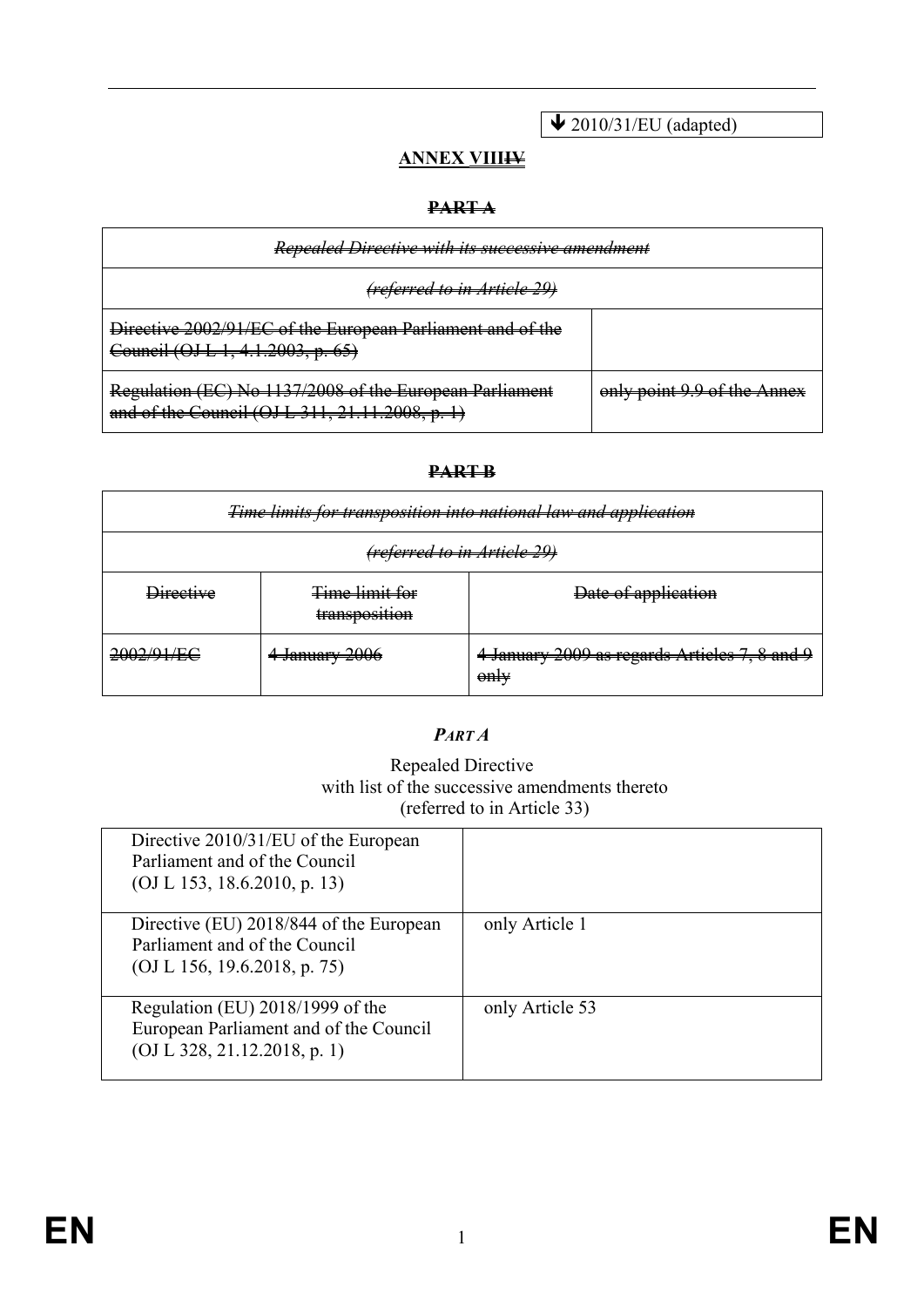## *PART B*

### Time-limits for transposition into national law and dates of application

| Directive    | Time-limit for transposition | Dates of application                                                                                                                                                                                                                                                                                            |
|--------------|------------------------------|-----------------------------------------------------------------------------------------------------------------------------------------------------------------------------------------------------------------------------------------------------------------------------------------------------------------|
| 2010/31/EU   | 9 July 2012                  | as far as Articles $2, 3, 9, 11$ ,<br>12, 13, 17, 18, 20 and 27 are<br>concerned, 9 January 2013;<br>as far as Articles 4, 5, 6, 7, 8,<br>14, 15 and 16 are concerned,<br>9 January 2013 with regard to<br>buildings occupied by the<br>public authorities and 9 July<br>2013 with regard to other<br>buildings |
| EU) 2018/844 | 10 March 2020                |                                                                                                                                                                                                                                                                                                                 |

(referred to in Article 33)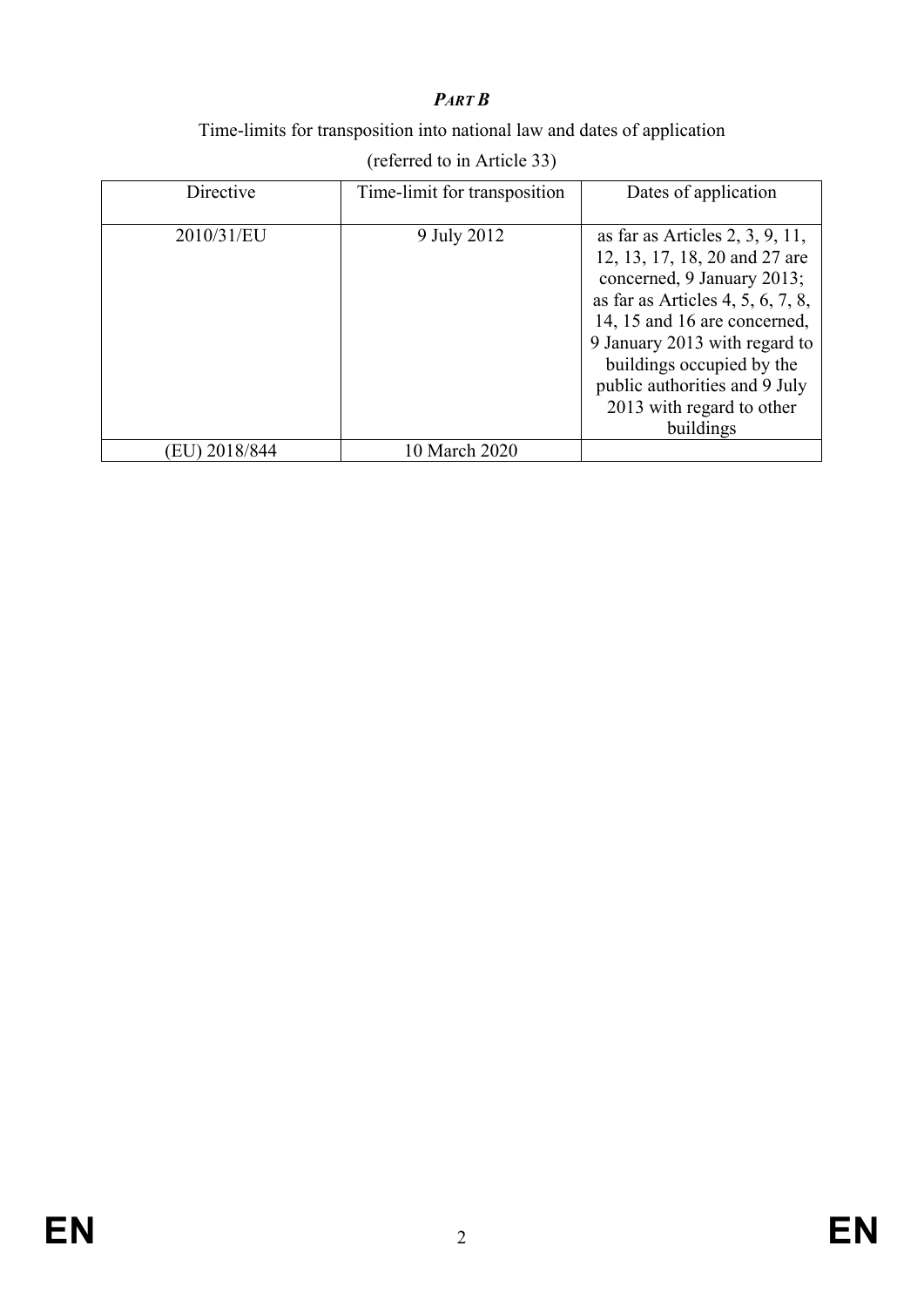$\bigvee$  2010/31/EU (adapted)

# **ANNEX IXV**

| Correlation table                                                       |                                                                                                                            |  |
|-------------------------------------------------------------------------|----------------------------------------------------------------------------------------------------------------------------|--|
| Directive 2002/91/EC<br><b>E&gt; 2010/31/EU ≤</b>                       | This Directive                                                                                                             |  |
| Article 1                                                               | Article 1                                                                                                                  |  |
| Article 2, point $(1)$                                                  | Article 2, point 1                                                                                                         |  |
|                                                                         | Article 2, point $(2)$                                                                                                     |  |
| Article 2, point $(2)$                                                  | Article 2, point $(3)$                                                                                                     |  |
|                                                                         | Article 2, points $(4)$ and $(5)$                                                                                          |  |
| Article 2, points $(3)$ , $(3a)$ , $(4)$<br>and $(5)$                   | Article 2, point $(6)$ , $(7)$ , $(8)$ and $(9)$                                                                           |  |
|                                                                         | Article 2, points $(10)$ , $(11)$ and $(12)$                                                                               |  |
| Article 2, points $(6)$ , $(7)$ , $(8)$<br>and $(9)$                    | Article 2, points (13), (14), (15) and (16)                                                                                |  |
|                                                                         | Article 2, points (17), (18), (19) and (20)                                                                                |  |
| Article 2, point $(10)$                                                 | Article 2, point $(21)$                                                                                                    |  |
|                                                                         | Article 2, points (22), (23), (24), (25), (26)<br>and $(27)$                                                               |  |
| Article 2, points (11), (12),<br>$(13)$ and $(14)$                      | Article 2, points (28), (29), (30) and (31)                                                                                |  |
|                                                                         | Article 2, points (32), (33), (34), (35), (36)<br>and $(37)$                                                               |  |
| Article 2, point $(15)$                                                 | Article 2, point (37)                                                                                                      |  |
| Article 2, points (15), (15a),<br>$(15b)$ , $(15c)$ , $(16)$ and $(17)$ | Article 2, points (38), (39), (40), (41), (42)<br>and $(43)$                                                               |  |
| Article 2, point $(18)$                                                 |                                                                                                                            |  |
| Article 2, point (19)                                                   | Article 2, point (44)                                                                                                      |  |
|                                                                         | Article 2, points (45), (46), (47), (48), (49),<br>$(50)$ , $(51)$ , $(52)$ , $(53)$ , $(54)$ , $(55)$ , $(56)$ and $(57)$ |  |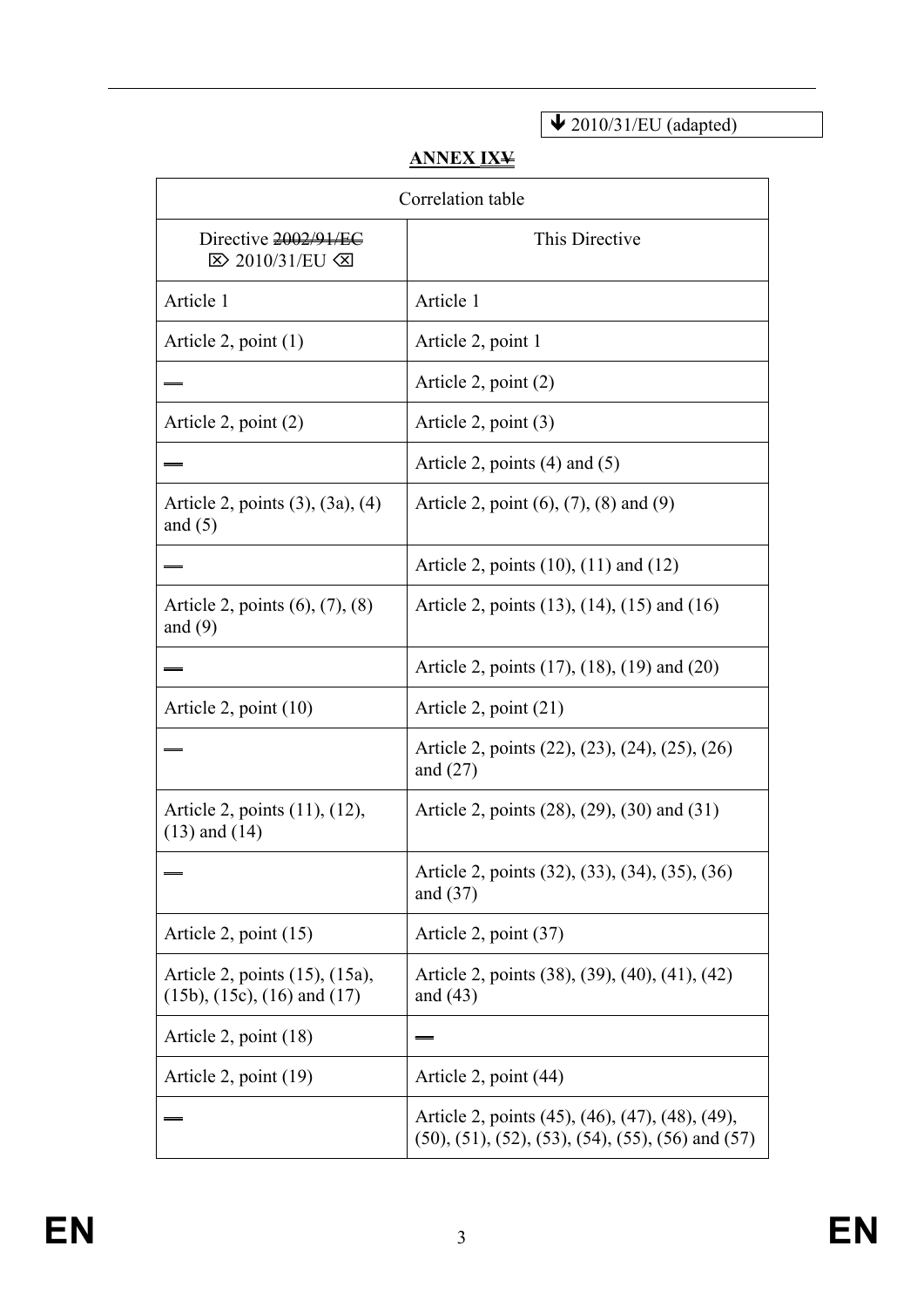| Article 2, point (20)   |            |
|-------------------------|------------|
| Article 2a              | Article 3  |
| Article 3               | Article 4  |
| Article 4               | Article 5  |
| Article 5               | Article 6  |
| Articles 6 and 9        | Article 7  |
| Article 7               | Article 8  |
|                         | Article 9  |
|                         | Article 10 |
| Article $8(1)$ , $(9)$  | Article 11 |
| Article $8(2)$ to $(8)$ | Article 12 |
| Article 8(10), (11)     | Article 13 |
|                         | Article 14 |
| Article 10              | Article 15 |
| Article 11              | Article 16 |
| Article 12              | Article 17 |
| Article 13              | Article 18 |
|                         | Article 19 |
| Articles 14 and 15      | Article 20 |
| Article 16              | Article 21 |
| Article 17              | Article 22 |
|                         | Article 23 |
| Article 18              | Article 24 |
| Article 19              | Article 25 |
| Article 19a             |            |
| Article 20              | Article 26 |
| Article 21              | Article 27 |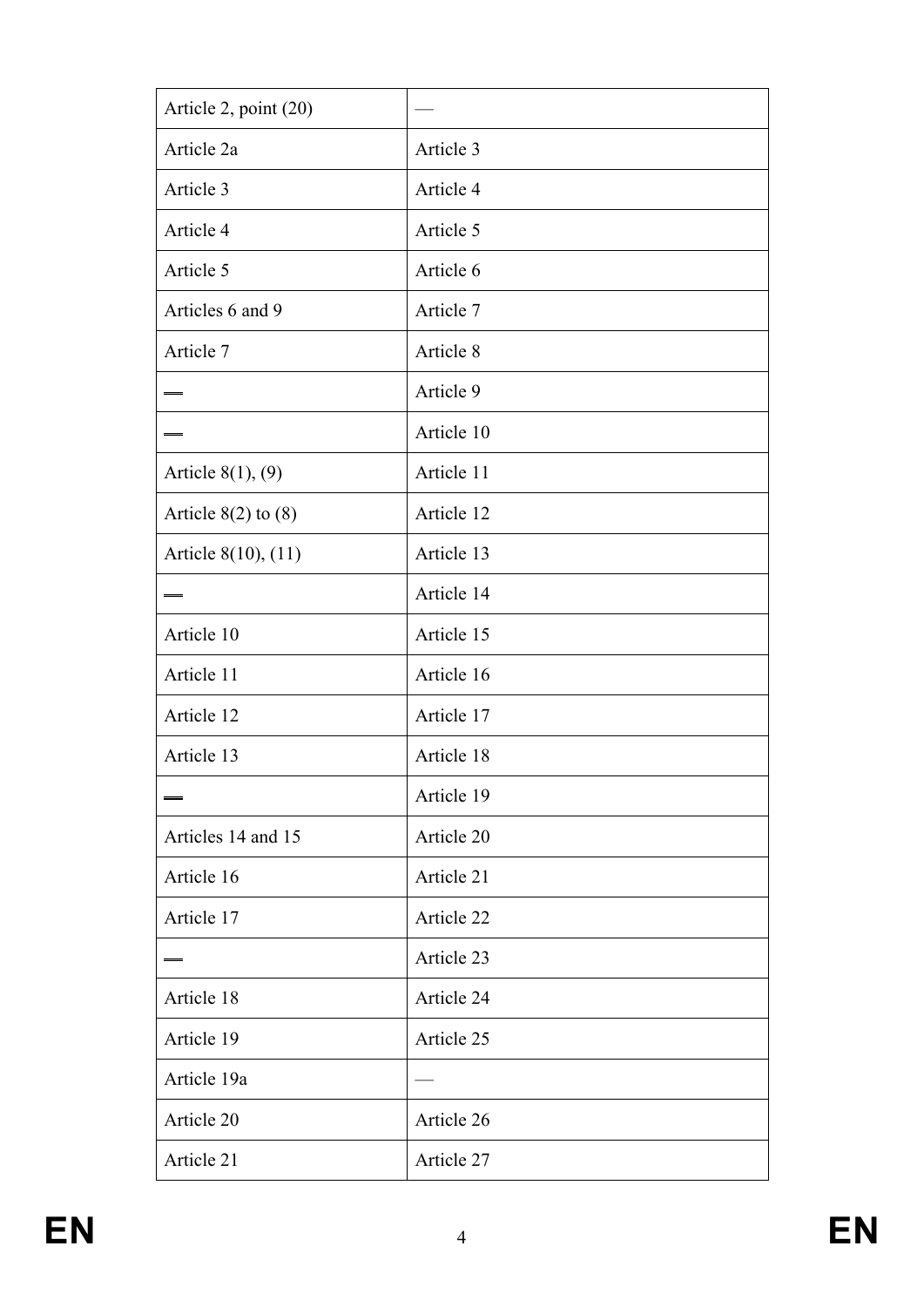| Article 22           | Article 28                                                                   |
|----------------------|------------------------------------------------------------------------------|
| Article 23           | Article 29                                                                   |
| Article 26           | Article 30                                                                   |
| Article 27           | Article 31                                                                   |
| Article 28           | Article 32                                                                   |
| Article 29           | Article 33                                                                   |
| Article 30           | Article 34                                                                   |
| Article 31           | Article 35                                                                   |
| Annex I              | Annex I                                                                      |
|                      | Annex II                                                                     |
|                      | Annex III                                                                    |
| Annex IA             | Annex IV                                                                     |
|                      | Annex V                                                                      |
| Annex II             | Annex VI                                                                     |
| Annex III            | Annex VII                                                                    |
| Annex IV             | Annex VIII                                                                   |
| Annex V              | Annex IX                                                                     |
| Artiele 1            | Article 1                                                                    |
| Artiele 2, point (1) | Article 2, point (1)                                                         |
|                      | Article 2, points (2) and (3)                                                |
| Article 2, point (2) | Article 2, point (4) and Annex I                                             |
|                      | Article 2, points (5), (6), (7), (8), (9), (10) and<br>$(\ddagger \ddagger)$ |
| Artiele 2, point (3) | Article 2, point (12)                                                        |
| Artiele 2, point (4) | Artiele 2, point (13)                                                        |
|                      | Article 2, point (14)                                                        |
| Artiele 2, point (5) | Article 2, point (15)                                                        |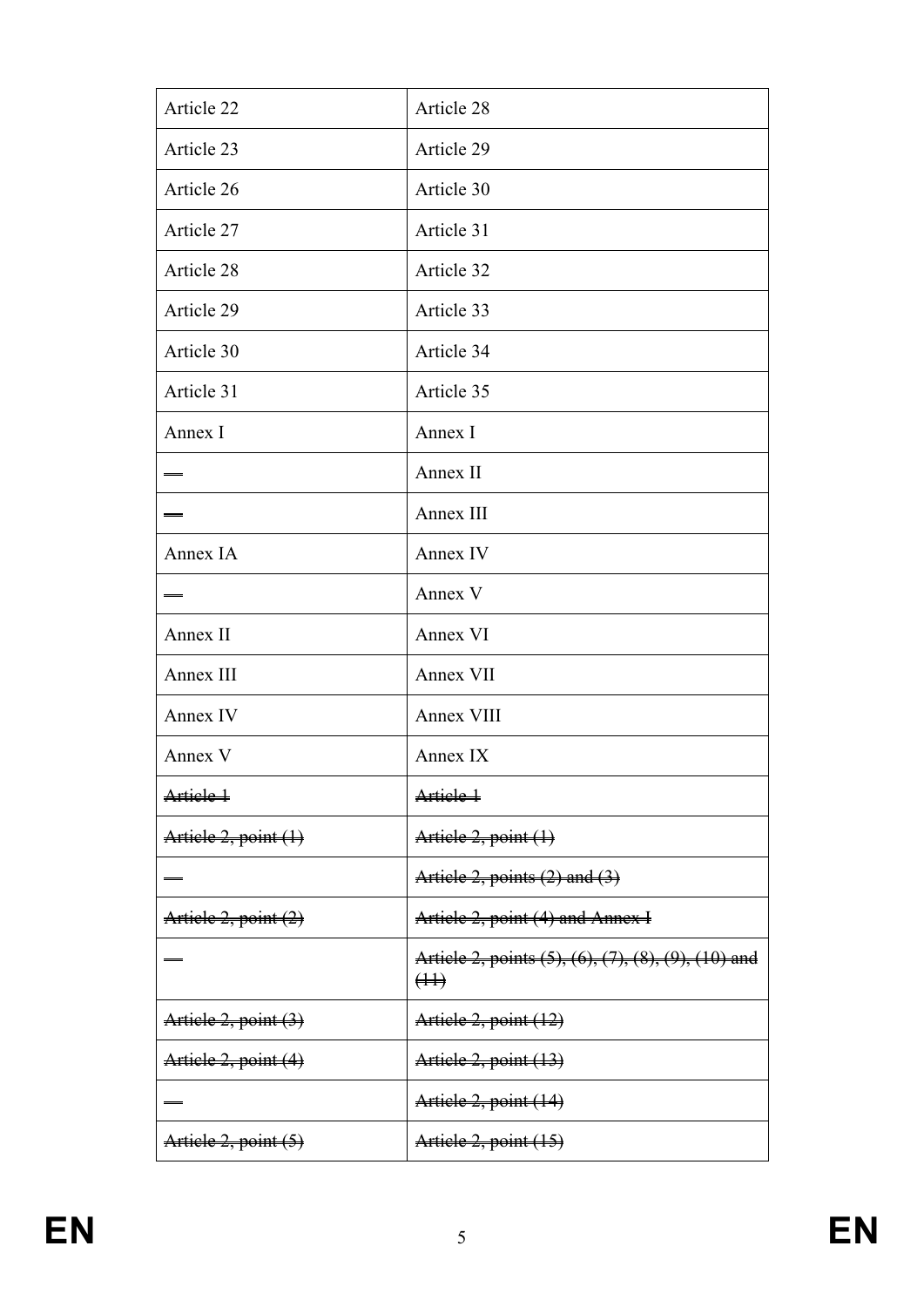| Artiele 2, point (6)            | Artiele 2, point (16)                    |
|---------------------------------|------------------------------------------|
| Artiele 2, point (7)            | Artiele 2, point (17)                    |
| Artiele 2, point (8)            | Article 2, point (18)                    |
|                                 | Article 2, point (19)                    |
| Artiele 3                       | Article 3 and Annex I                    |
| Artiele 4(1)                    | Artiele 4(1)                             |
| Artiele 4(2)                    |                                          |
| Artiele 4(3)                    | Artiele 4(2)                             |
|                                 | Artiele 5                                |
| Artiele 5                       | Artiele 6(1)                             |
|                                 | Article $6(2)$ and $(3)$                 |
| Artiele 6                       | Artiele 7                                |
|                                 | Articles 8, 9 and 10                     |
| Artiele 7(1) first subparagraph | Artiele 11(8) and Artiele 12(2)          |
| Artiele 7(1) seeond             |                                          |
| subparagraph                    | $A$ rtiele $11(6)$                       |
| Artiele 7(1) third subparagraph | Article 12(6)                            |
| Artiele 7(2)                    | Article $11(1)$ and $(2)$                |
|                                 | Article 11(3), (4), (5), (7) and (9)     |
|                                 | Article $12(1), (3), (4), (5)$ and $(7)$ |
| Artiele 7(3)                    | Article 13(1) and (3)                    |
|                                 | A <sub>right</sub> (2)                   |
| Article 8, point (a)            | Article 14(1) and (3)                    |
|                                 | Artiele 14(2)                            |
| Artiele 8, point (b)            | Article 14(4)                            |
|                                 | Article 14(5)                            |